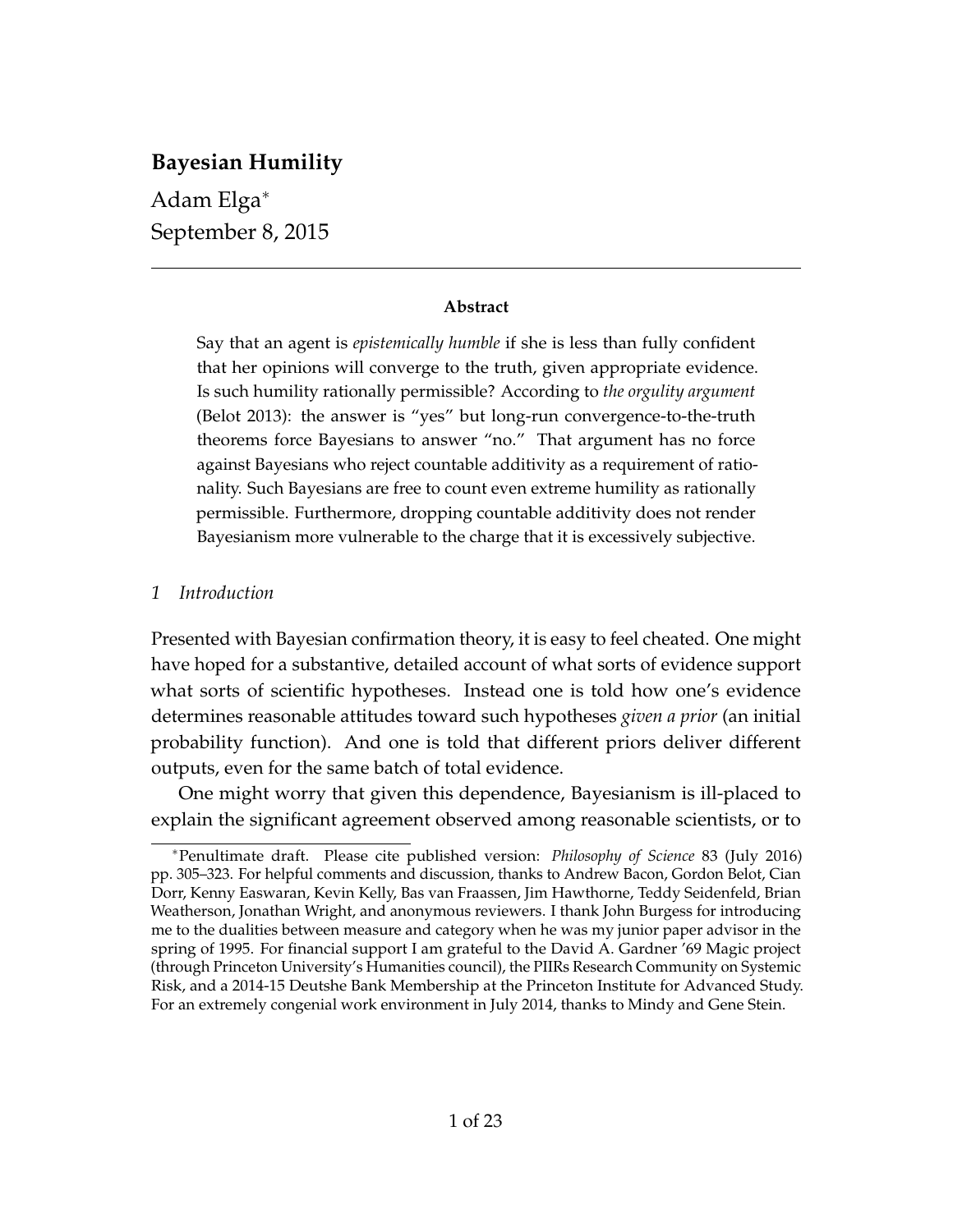deliver an objective account of confirmation in science.<sup>1,2</sup>

In the face of this worry it is natural to seek comfort from some remarkable long-run "convergence-to-the-truth" and "washing out" theorems. These theorems show that unless priors differ radically, differences between them become negligible in the long run, under the impact of a stream of common evidence. This is sometimes thought to take the sting out of the above worry, by showing that many differences between priors don't end up mattering.

But Belot (2013) argues that rather than helping Bayesianism, such convergence theorems are a liability to it. The argument is that the theorems preclude Bayesians from counting as rational "a reasonable modesty" about whether one's opinions will approach the truth in the long run.

I will argue:

- 1. Long-run convergence theorems are no liability to *finitely additive Bayesianism*, a version of Bayesianism that rejects countable additivity as a requirement of rationality.<sup>3</sup> Defenders of finitely additive Bayesianism are free to count any amount of humility about convergence to the truth—even extreme pessimism—as rationally permissible.<sup>4</sup>
- 2. Long-run convergence theorems are of no help to Bayesians responding to concerns about scientific agreement. In contrast, *short-run* convergence theorems (Howson and Urbach 2006, 238; Hawthorne 2014, §5) are of some help. Those theorems do not require countable additivity.

Let me take these points in turn, starting with a brief explanation of long-run convergence theorems, and an assessment of the charge that such theorems count against Bayesianism.

<sup>1</sup>For expressions (but not always endorsements) of this worry, see Chalmers (1999, 133) as cited in Vallinder (2012, 8), Easwaran (2011, §2.6), Earman (1992, 137), Howson and Urbach (2006, 237), Hawthorne (2014, §3.5).

<sup>&</sup>lt;sup>2</sup>Note that for present purposes, a confirmation theory may count as Bayesian even if it imposes constraints on priors more restrictive than mere coherence. Thanks here to Cian Dorr.

 $3$ Here I apply observations from Juhl and Kelly (1994, 186) and Howson and Urbach (2006, 28–29).

<sup>4</sup>Weatherson (2014) convincingly argues that *unsharp* Bayesians (who hold that states of graded opinion should be represented not by probability functions, but rather by sets of probability functions) are also free to count humility about convergence to the truth as rationally permissible.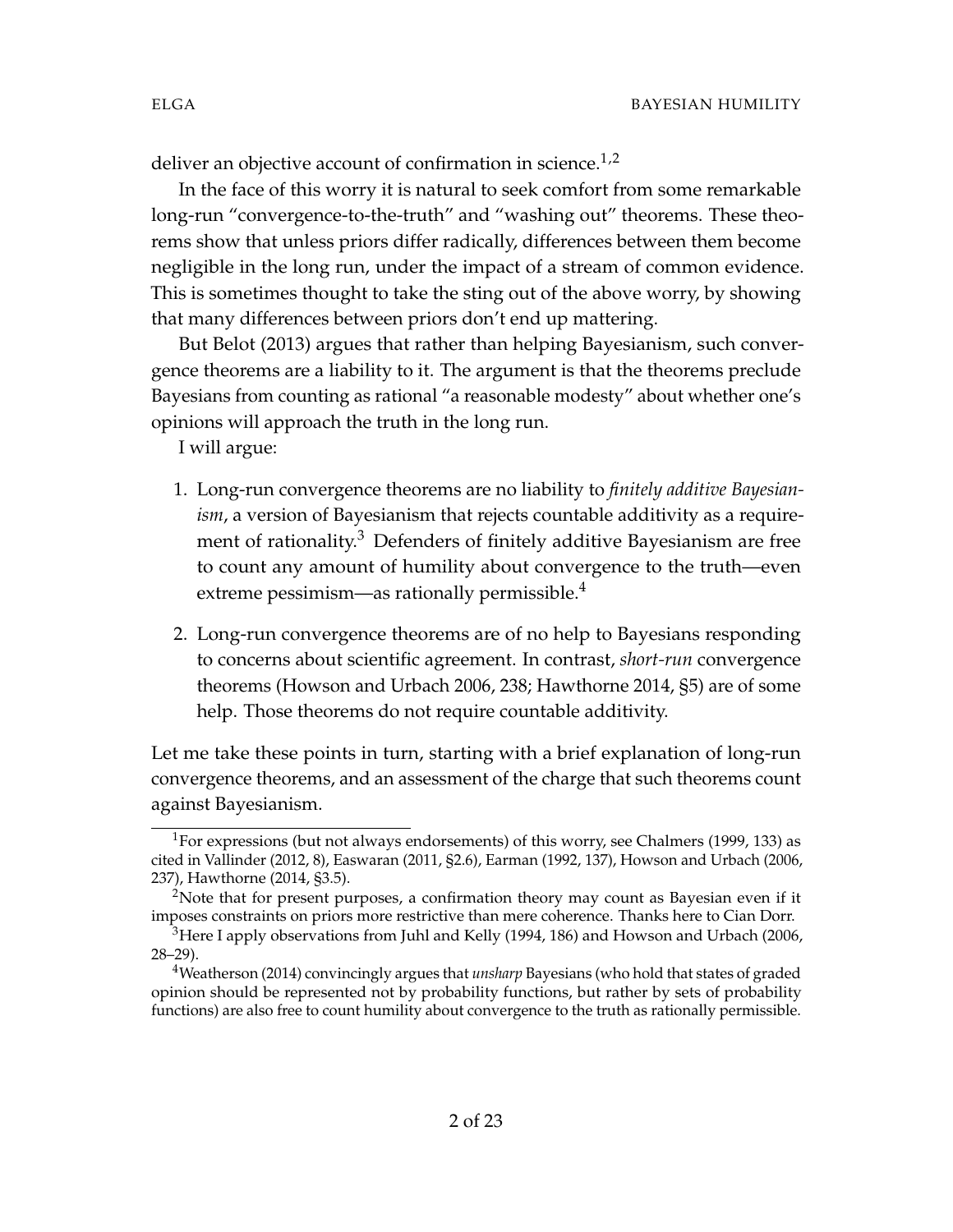### *2 Long-run Convergence Theorems*

To introduce the long-run convergence theorems that are wielded in Belot (2013), consider an immortal investigator whose evidence consists of successive digits from a countably infinite binary sequence (a sequence consisting of 0s and 1s). The investigator receives one digit of the sequence per day, and is interested in *H*, a fixed hypothesis about the whole sequence. For example, *H* might be the proposition that after a certain point, the sequence consist of all 1s. (For convenience I treat interchangeably a proposition about the sequence, and the corresponding set of sequences for which that proposition holds.) From here on, I will assume that this setup is in place unless otherwise noted.

Now apply Bayesian confirmation theory to this setup. In particular, suppose that the investigator starts with a prior probability function *P* defined over an appropriate domain that includes *H*, updates by conditionalization each time she receives a digit, and is certain of all of the above.

**Formal construction** Let  $\mathcal C$  denote  $\{0,1\}^{\mathbb N}$ , the collection of all functions from  $\mathbb N$ to  $\{0,1\}$ . Thus each element of C is a (countably) infinite binary sequence. For any finite or infinite binary sequence *x* and any positive integer *i*, we write  $x(i)$  to denote the *i*<sup>th</sup> term of *x*—that is, the binary digit that *x* assigns to *i*—and we write  $x^i$  to denote the set  $\{y \in \mathcal{C} : x(i) = y(i) \text{ for } 1 \leq i \leq n\}$ of sequences from C whose first *i* digits match *x*. By "string" we shall mean "finite binary sequence", and for convenience we count the null sequence the sequence of length 0—as a string. Given string *s*, let [*s*] denote the set of sequences from C that start with *s*.

We assume that C is a Cantor space. That is, we assume that C is endowed with the product topology. In this context, the family of all sets [*s*] (for strings *s*) is a denumerable topological basis for the Cantor Space C. Now let  $\mathscr B$  denote the Borel  $\sigma$ -algebra generated by this topology. The pair  $\langle \mathcal{C}, \mathcal{B} \rangle$  accordingly forms a measurable space. In this paper we restrict attention to probability functions on the Borel  $\sigma$ -algebra  ${\mathscr B}$  over  ${\mathcal C}$ .<sup>5</sup>

We represent the prior beliefs of an ideal Bayesian-rational investigator by a probability function  $P$  on  $\mathscr{B}$ : a nonnegative, finitely additive set function on  $\mathscr B$  satisfying  $P(\mathcal C) = 1$ . We assume throughout that *P* is finitely additive:  $P(A_1 \cup \cdots \cup A_n) = P(A_1) + \cdots + P(A_n)$  whenever  $\{A_1, \ldots, A_n\}$ 

<sup>&</sup>lt;sup>5</sup>Thanks here to an anonymous reviewer, whose suggested exposition I adopt almost verbatim.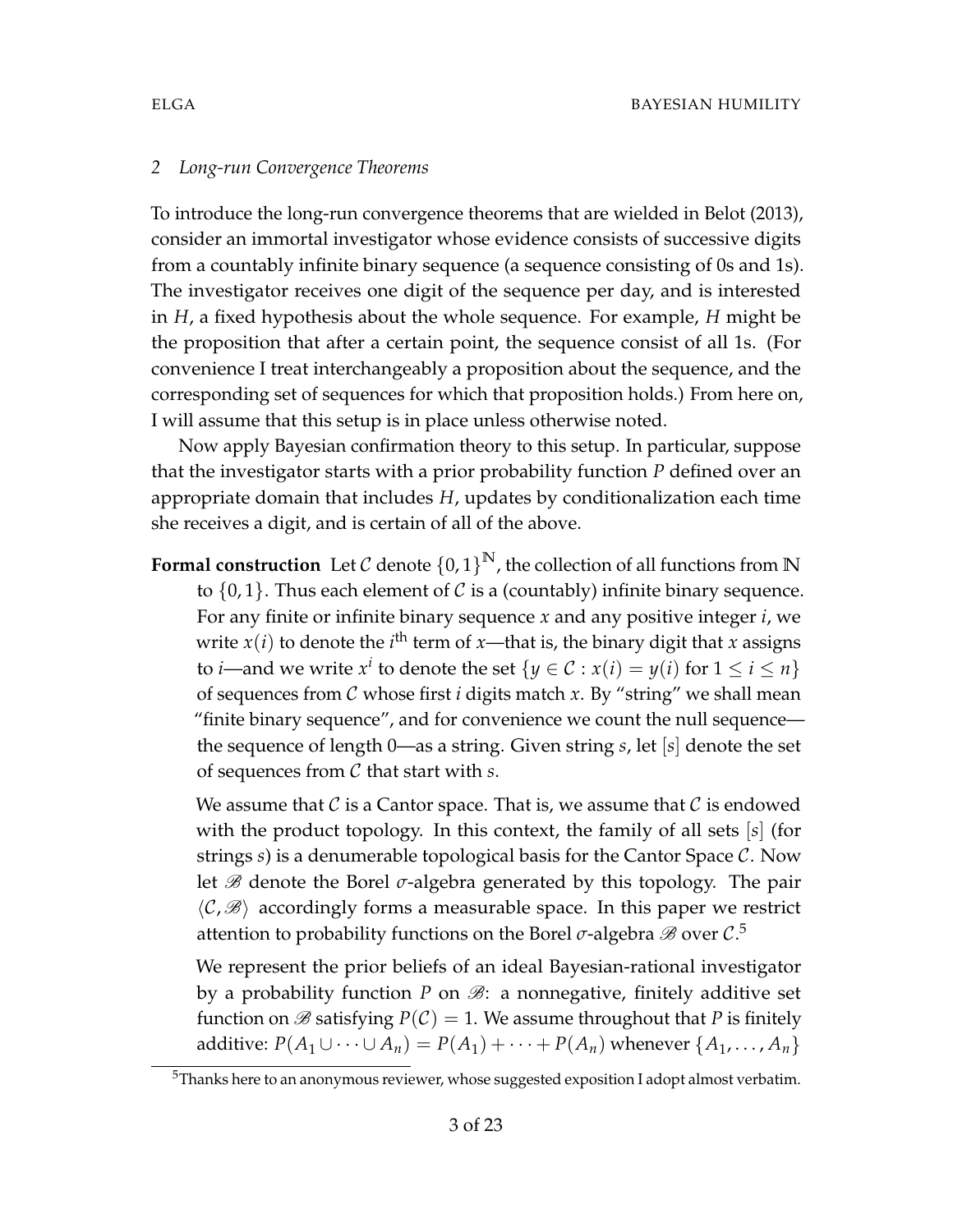is a finite set of pairwise disjoint members of  $\mathscr{B}$ . We will sometimes but not always make the stronger assumption that *P* is countably additive: *P*(*A*<sub>1</sub> ∪ *A*<sub>2</sub> ∪ · · · ) = *P*(*A*<sub>1</sub>) + *P*(*A*<sub>2</sub>) + · · · · whenever {*A*<sub>1</sub>, *A*<sub>2</sub>, . . .} is a finite or countably infinite set of pairwise disjoint members of  $\mathscr{B}$ .

For every string *s* such that  $P([s]) > 0$ , we assume that when the investigator sees *s* as the first digits of the observed sequence, her new probability function is  $P(\cdot | [s])$ , the result of conditionalizing P on [s]. For the purposes of this paper, we needn't specify what happens when an investigator observes a string to which she had previously assigned probability 0.

Now return to our investigator. Before seeing any digits, she might wonder: in the limit of seeing more and more digits, how likely is it that I will arrive at the truth about *H*? In other words, how likely is it that my probability for *H* will converge to 1 if *H* is true and to 0 otherwise?

A pessimistic answer to that question is: I am unlikely to converge to the truth (about *H*). A more confident answer is: I will probably converge to the truth. A maximally confident answer is: my probability that I will converge to the truth equals 1.

A celebrated long-run convergence theorem entails that *if the investigator's probability function is countably additive*, then she is committed to the maximally confident answer:

**Theorem** For any countably additive probability function *P* on  $\mathscr{B}$  and any hypothesis  $H \in \mathcal{B}$ ,

$$
P({x : \mathbf{1}_H(x) = lim_{i \to \infty} P(H \mid x^i)}) = 1,
$$

where  $\mathbf{1}_H$  is the indicator function for *H* (taking value 1 or 0 according to whether its argument is or is not a member of *H*).

**Proof** This is an immediate consequence of the Lévy zero-one law (Lévy 1937). $^6$ 

So: countably additive Bayesian confirmation theory entails that in the above situation, rationality requires investigators to have *full* confidence that their opinions will converge to the truth.

 $6$ For a fairly accessible proof, see Halmos (1974, Theorem 49B, p. 213). For additional discussion, and a related application of Doob's martingale convergence theorem, see Schervish and Seidenfeld (1990, §4). For an explanation emphasizing the role that countable additivity plays in a similar proof, see Kelly (1996, 325–327).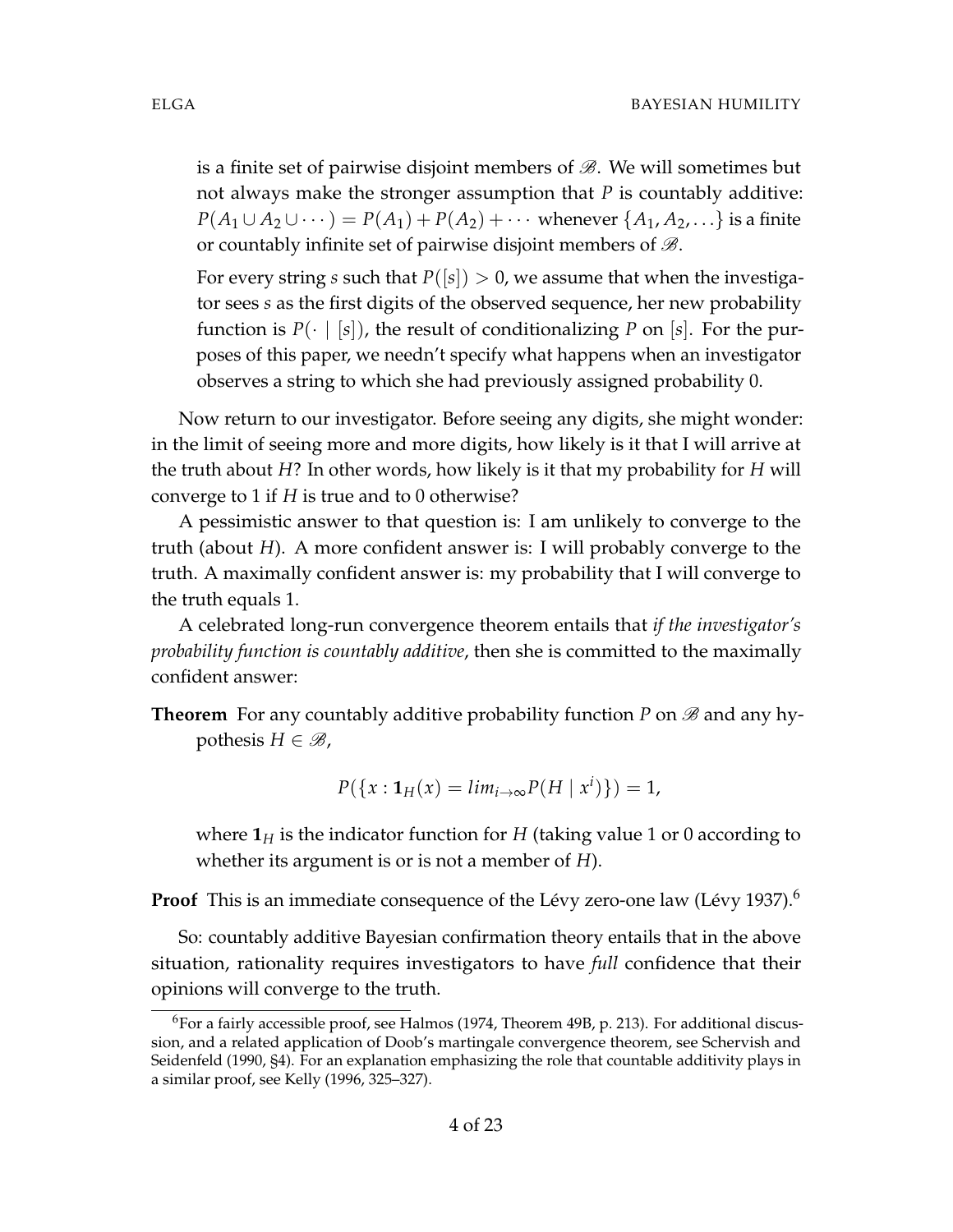But Belot (2013) gives an ingenious argument that rationality requires no such thing.

## *3 The Orgulity Argument*

Here is a stripped-down exposition of what I shall call "the orgulity argument" the argument from Belot (2013) that poses the strongest challenge to Bayesianism.<sup>7</sup>

Explaining the argument will require a bit of setup. As before, let *H* be a hypothesis about the infinite binary sequence that is in the domain of the investigator's probability function. Examples of such hypotheses include: that the sequence eventually becomes periodic, that it ends with the pattern "01010101...", that it is computed by a Turing Machine (that the function  $x : \mathbb{N} \to \{0,1\}$  giving successive digits of the sequence is a computable function) or that it contains infinitely many 0s. (Note that *H* is not required to be countable. Cf. Belot (2013, n. 32).)

Say that an investigator is **open-minded** with respect to *H* if for every finite batch of evidence, there is a finite extension of it that would lead her to assign probability greater than 1/2 to *H*, and also a finite extension of it that would lead her to assign probability less than 1/2 to *H*. <sup>8</sup> An open-minded investigator commits to never irrevocably making up her mind about whether *H* or not-*H* is

<sup>&</sup>lt;sup>7</sup>Besides putting forward the orgulity argument, Belot (2013) has another main goal: to show that in certain contexts, convergence to the truth by Bayesian investigators is much harder to achieve than is commonly supposed. In particular, suppose that an investigator observes independent draws from a fixed chance process. It is well known that if the chance process has only a finite set of possible outcomes, then provided that the investigator's prior is suitably spread out over the space of such processes, there is chance 1 that her prior will weakly converge to the probability function that assigns all probability to the true process. (For an explanation of the relevant sort of convergence, see Belot (2013, 489, n. 14, n. 17).) In this sense, there is chance 1 that the investigator will converge to the truth. In contrast, Belot (2013) notes that there is no such assurance of convergence to the truth if the chance process has a countably infinite set of positive-probability outcomes, and argues that in that setting, convergence to the truth is in a certain sense atypical (Belot 2013, 492).

These observations are not—and Belot (2013) does not mean them to be—criticisms of Bayesianism. (Bayesians are in no way committed to thinking that convergence to the truth is typical when sampling from a chance process with infinitely many outcomes.) Rather, the observations are presented "by way of stage setting and because I suspect that the results in question are not as widely known among philosophical Bayesians as they might be" (Belot 2013, 484).

<sup>&</sup>lt;sup>8</sup>Here I adopt the suggestion from Weatherson (2014) to modify the definition of "openminded" given in Belot (2013, 496) to introduce a pleasing symmetry. Nothing of substance hinges on this.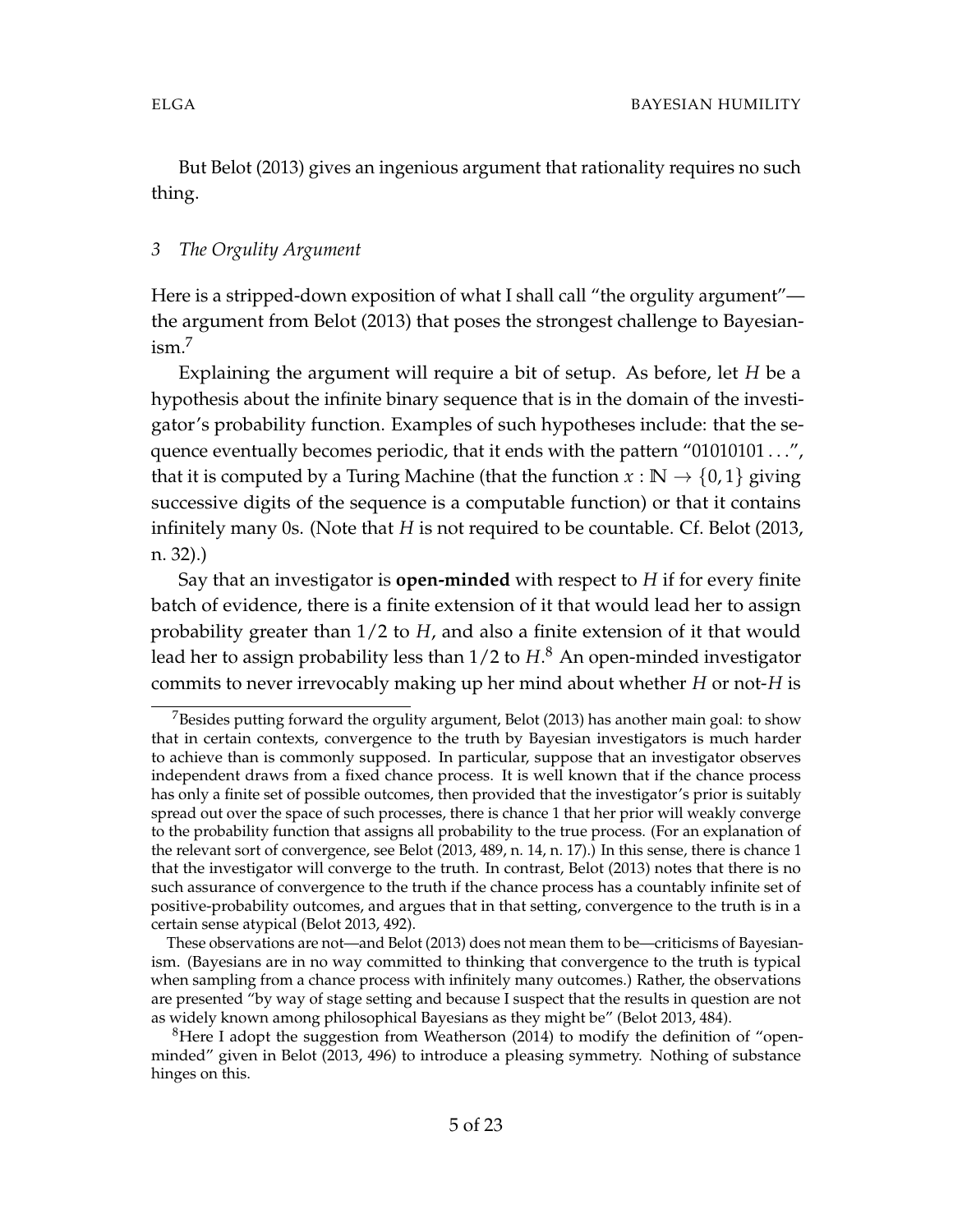more likely.

Formally, we say that a probability function *P* is *open-minded* with respect to a hypothesis  $H \in \mathscr{B}$  if for every string *s*, there are strings *t* and *t'*, each of which is an extension of *s*, such that  $P(H | [t]) > 1/2$  and  $P(H | [t']) < 1/2$ . (A string *t* is said to be an extension of a length-*n* string *s* when *t* is at least as long as *s* and  $s(i) = t(i)$  for  $i \in \{1, ..., n\}$ .)

**Remark** If a hypothesis fails to be dense in C, or if its complement  $C \setminus H$  fails to be dense, then some initial segment of the observed sequence decisively settles whether *H* is true. As a result, no probability function is open-minded with respect to such a hypothesis—and hence, no probability function is openminded with respect to every  $H \in \mathcal{B}$ . For example, no probability function is open-minded with respect to the universal hypothesis  $\mathcal{C}$ , since for any probability function *P* and any string *s*,  $P(C | [s]) = 1$  whenever that conditional probability is well defined. Similarly, no probability function is open-minded with respect to the hypothesis  $H_{111}$  that the sequence contains at least three 1s, since for any probability function *P* and any extension *t* of the string 111,  $P(H_{111} | t) = 1$  whenever that conditional probability is well defined.

In contrast, there are many countably additive probability functions that are open-minded with respect to hypotheses *H* that are both dense in C and have dense complements. This is true even if *H* is uncountable.

For an example of a countably additive prior that is open-minded with respect to a countably infinite hypothesis, see Belot (2013, n. 34, n. 37). For an example of a countably additive prior *P* that is open-minded with respect to an uncountable hypothesis *H*, let *H* be the set  $L_{2/3}$  of sequences in which 1 occurs with limiting relative frequency 2/3. (The limiting relative frequency of 1s in a sequence is defined to be  $\lim_{n\to\infty} n^{-1} \Sigma_{i=1}^n x(i)$ .) Now let *P* be  $(B_{1/3} + B_{2/3})/2$ , where  $B_p$  is the *Bernoulli measure* with bias *p* (the countably additive probability function on  $\mathscr B$  that treats the digits of the sequence as independent random quantities, each with probability *p* of taking value 1).

To show that *P* is open-minded with respect to *H*, let *s* be any string of length *n*. We must show that there exist finite extensions *t* and *t'* of *s* so that  $P(H | [t]) < 1/2$  and  $P(H | [t']) > 1/2$ . We can do that by letting *t* be the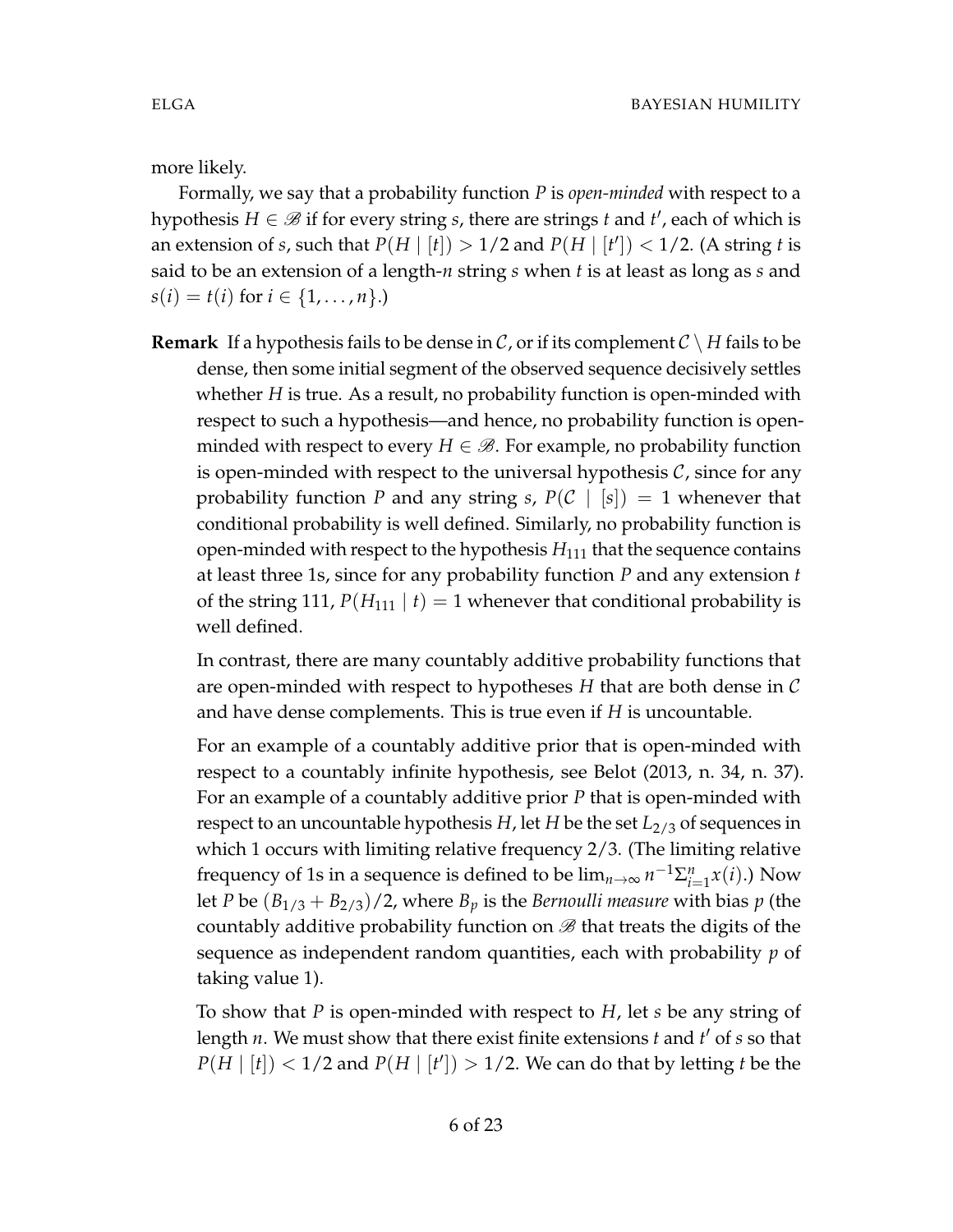result of appending many 0s to *s*, and letting *t'* be the result of appending many 1s to *s*. 9

With the above setup in place, here is the first premise of the orgulity argument:

**Premise 1** It is rationally permissible to be open-minded with respect to some hypothesis *H*.

Now take any Bayesian investigator with a countably additive prior who is open-minded about a hypothesis *H*, and consider the set *T* of sequences that get her to converge to the truth about *H*. Formally, consider a countably additive probability function *P* that is open-minded with respect to *H*, and let  $T = \{x \in C : \mathbf{1}_H(x) = \lim_{i \to \infty} P(H \mid x^i)\}.$ 

We noted above that convergence theorems entail that this investigator must assign probability 1 to *T*. We will now see that *T* is in one sense a "tiny" set.

Start by defining *the Banach-Mazur game*. In this game two players generate an infinite binary sequence together, starting with the empty sequence. The players alternate moves; at each move a player extends the sequence by appending whatever finite block of digits she wishes. The goal of the player who moves second is to have the resulting infinite sequence fall outside of some fixed set *G*. 10

*G* is said to be **meager** if there exists a winning strategy for the second player in this game—in other words, if the second player can force the generated

$$
P(H | [t]) < 1/2 \iff P(H \cap [t]) / P([t]) < 1/2
$$
(1)  
\n
$$
\iff P(H \cap [t]) < (1/2)P([t])
$$
  
\n
$$
\iff (1/2)(B_{1/3}(H \cap [t]) + B_{2/3}(H \cap [t])) <
$$
  
\n
$$
(1/2)(1/2)(B_{1/3}([t]) + B_{2/3}([t]))
$$
  
\n
$$
\iff B_{2/3}([t]) < (1/2)(B_{1/3}([t]) + B_{2/3}([t]))
$$
(2)  
\n
$$
\iff B_{2/3}([t]) < B_{1/3}([t]),
$$

where (1) follows from the definition of conditional probability because  $P([t]) > 0$ , and (2) holds because by the strong law of large numbers,  $B_{1/3}(H) = 0$  (hence  $B_{1/3}(H \cap [t]) = 0$ ) and *B*<sub>2/3</sub>(*H*) = 1 (hence *B*<sub>2/3</sub>(*H* ∩ [*t*]) = *B*<sub>2/3</sub>([*t*])). The right-hand side of (3) is true because the proportion of 1s in *t* is closer to 1/3 than it is to 2/3. Dual reasoning shows that  $P(H | [t']) > 1/2$  $\iff B_{2/3}([t']) > B_{1/3}([t'])$ , the right hand side of which is true because the proportion of 1s in  $t'$  is closer to  $2/3$  than it is to  $1/3$ .

 $10$ This is actually the special case of the Banach-Mazur game appropriate to the present context. For a general discussion, see Oxtoby (1980).

<sup>&</sup>lt;sup>9</sup>The details: Let *t* be the result of appending 2*n* 0s to *s*, and let *t'* be the result of appending 2*n* 1s to *s*. We now have that: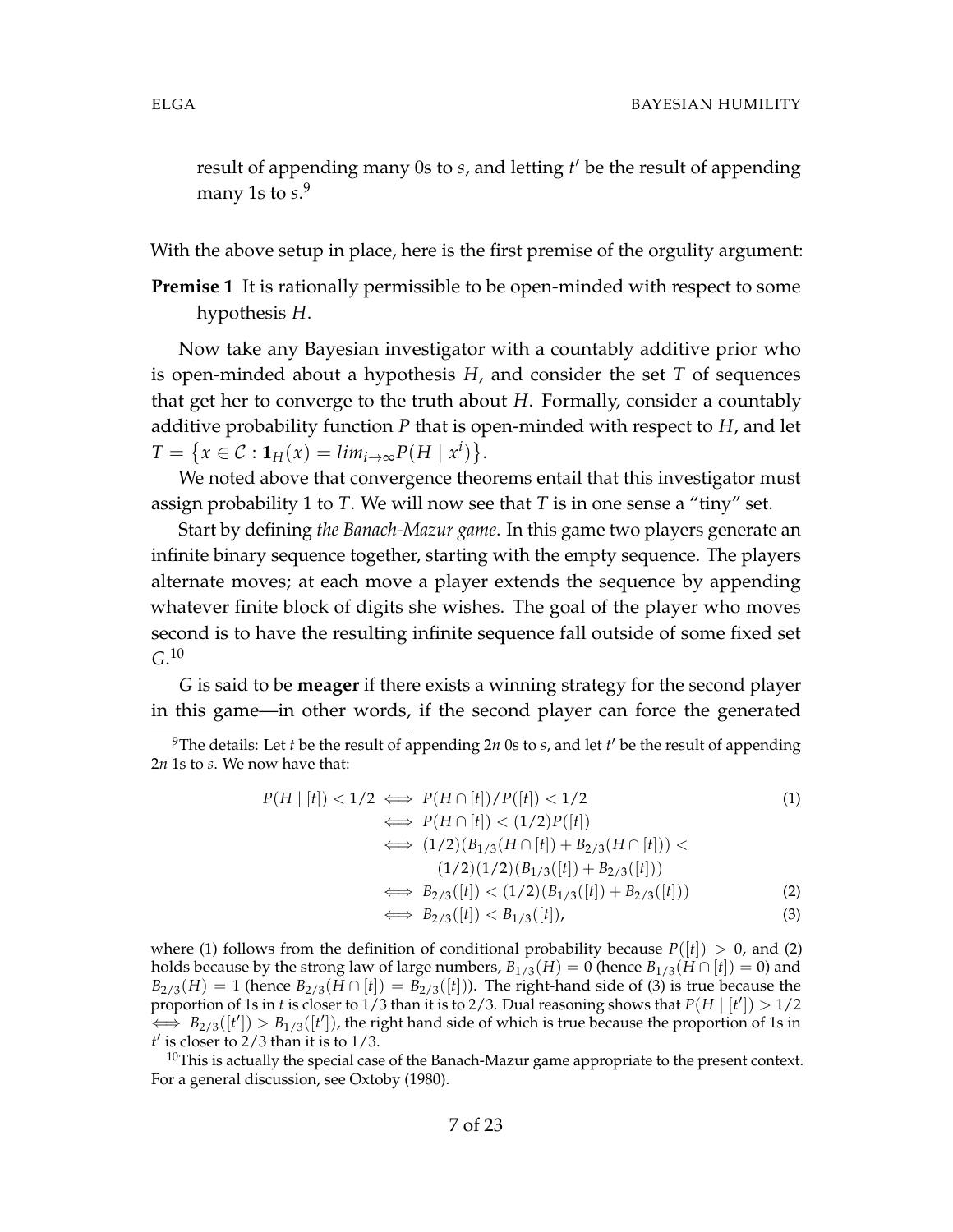sequence to *avoid G*. When a set of sequences is meager, it is "tiny" in one sense it is *easy to avoid*. (This is just one of several equivalent characterizations of the meager sets.) It is sometimes said that sequences "typically" have a property if the set of sequences that fail to have the property is meager.

The following fact, which is a consequence of Belot's mathematical observations, drives the orgulity argument:

- **Fact** (Belot 2013, 498–499) Consider a Bayesian investigator who is open-minded with respect to a hypothesis. The set of sequences that get the investigator to converge to the truth about the hypothesis is meager. In other words: "typical" sequences *prevent* the investigator from converging to the truth about the hypothesis. Formally: for every countably additive probability function *P* on  $\mathscr B$  and hypothesis  $H \in \mathscr B$ , if *P* is open-minded with respect to *H*, then *T* is meager. (Recall that *T* is the set of sequences for which *P* converges to the truth about *H*.)
- **Proof** In the Banach-Mazur game, player 2 can force the generated sequence to be one that prevents the investigator from converging to the truth about *H* by at each of her turns appending "a string of bits that causes *P* to [assign probability greater than 1/2 to *H*] followed by a string of bits that causes *P* to [assign probability less than 1/2 to *H*]." (Belot 2013, n. 41) Player 2 can implement this strategy because *P* is open-minded.

Since we can see the truth of this fact, so can a reasonable open-minded investigator. She can see that typical sequences prevent her from converging to the truth about *H*. Given this, it seems permissible for her to have less than full confidence that she will converge to the truth about *H*. That is the next premise of the argument:

**Premise 2** If it is rationally permissible to be open-minded about a hypothesis, then it is rationally permissible to have less than full confidence that one will converge to the truth about that hypothesis.

From Premises 1 and 2 we get the conclusion of the orgulity argument:

**Conclusion** It is rationally permissible to have less than full confidence that one will converge to the truth about some hypothesis.

We saw in §2 that countably additive Bayesianism entails the negation of this conclusion. So if the argument is sound, then that theory stands refuted.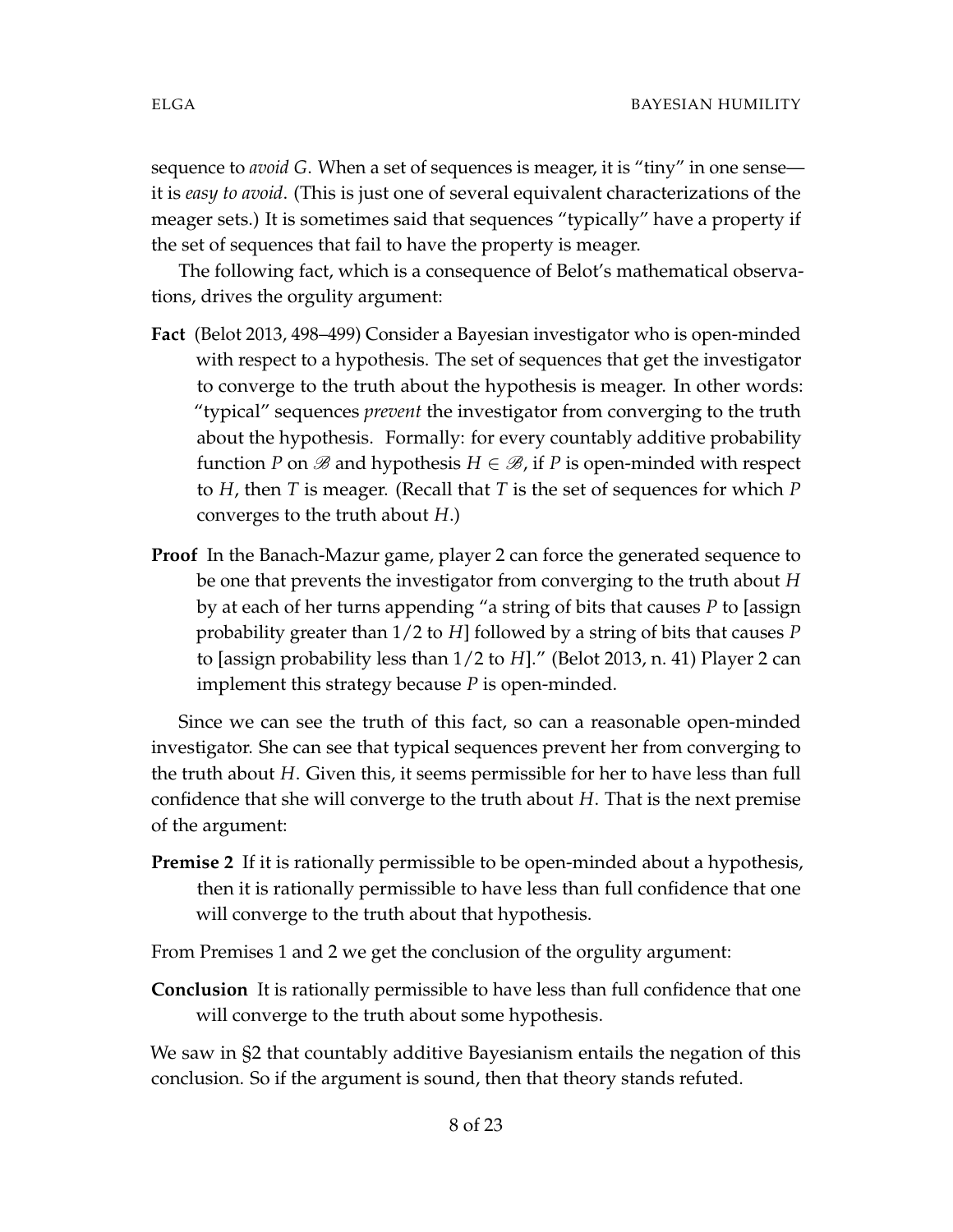### *4 The Premises of the Orgulity Argument*

Before advocating a reaction to the orgulity argument, let me address the plausibility of its premises.

A defender of countably additive Bayesianism might try to reject Premise 1 by claiming that open-mindedness is always irrational. That proposal is unappealing because (in the presence of countable additivity), it entails:

**MaxCon** For every hypothesis and every rational cautious investigator, there is some finite sequence of evidence that would get the investigator to become *maximally confident* about that hypothesis.

In the above statement, to say that an investigator is *cautious* is to say that no finite sequence of digits would get her to be maximally confident about whether the next digit is 0 or 1. And to say that an investigator is *maximally confident* about a claim is to say that her probability for that claim is either 0 or 1. For a proof that (assuming countable additivity) denying Premise 1 entails MaxCon, see Appendix A.

To see why MaxCon is false, consider an example. Suppose that *H* is the claim that the sequence contains infinitely many 0s. MaxCon entails that if a Bayesian investigator is cautious and rational, some finite sequence of digits would get her to assign probability 0 or 1 to *H*. But that is absurd. It is absurd that rationality in every case requires cautious investigators to count some finite string of digits as decisively settling whether the whole string contains infinitely many 0s.

So Premise 1 cannot reasonably be resisted.

What about Premise 2? Belot (2013, 500) considers an opponent who rejects Premise 2 for the following reason: sequences of evidence digits that prevent an open-minded investigator from converging to the truth are skeptical scenarios, and the investigator may therefore reasonably assign them total probability zero. Belot responds that such sequences are not skeptical scenarios. Whatever one thinks of that response, however, an additional response is available: Even granting that the scenarios in question are skeptical scenarios, it does not immediately follow that they deserve zero probability.

As an example, consider a regularity that is very well confirmed: that gravity is an attractive. Here is a skeptical scenario: one year from now, gravity will suddenly turn repulsive. Given our evidence, that scenario deserves only a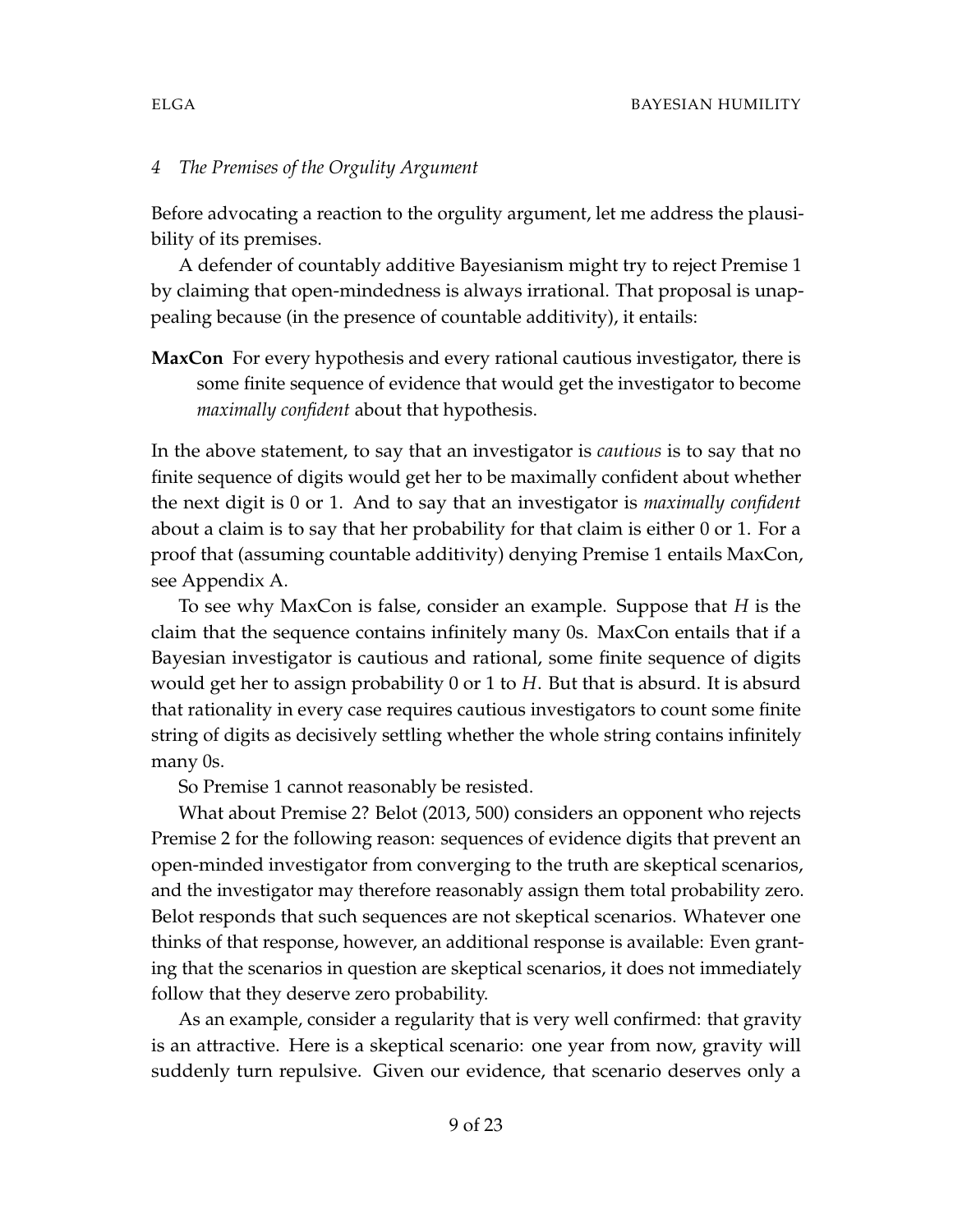miniscule amount of probability. But that the scenario is a skeptical one does not immediately show that it deserves absolutely *no* probability. So simply calling failure-to-converge scenarios "skeptical scenarios" does not on its own make it reasonable to reject Premise 2.

Furthermore, the Fact gives at least some initial support to Premise 2. It is unsettling to think that to be rational one must have full confidence that one will converge to the truth, given that "typical" sequences prevent one from doing so.

That said, there is at least one objection to Premise 2 that is worth taking seriously. One might follow de Finetti (1970, 34–35) and argue that there is no reason to treat as unlikely or epistemologically negligible those hypotheses that are "small" from a topological or set-theoretic point of view. In the present case, one might affirm that open-minded agents should be fully confident that they will converge to the truth. When it is pointed out that this means assigning probability zero to a property of sequences that is "typical" in the topological sense, one might simply reply: "So what? That notion of typicality has no relevance to this case."

What would advance the orgulity argument against this objection is an independent reason for thinking that topological notions of size are relevant in the present case.<sup>11</sup>

Bottom line: the orgulity argument has some force as an objection to countably additive Bayesianism, though there is at least one defensible line of resistance to its second premise.

## *5 Finitely Additive Bayesianism Permits Humility*

Happily, the orgulity argument has no force at all against finitely additive Bayesianism, a version of Bayesianism that rejects countable additivity as an across-the-board requirement of rationality.<sup>12</sup> That is because *finitely additive Bayesians*—those Bayesians who reject countable additivity as a requirement of rationality—can comfortably accept the conclusion of the argument. They can accept that it is rationally permissible for an open-minded investigator in the sequence situation to be less than fully confident that she will converge to the

 $11$ Thanks here to an anonymous reviewer, whose comments I draw on.

 $12$ Juhl and Kelly (1994, 185–188) and Howson and Urbach (2006, 28–29) make similar points in response to the concern that the long-run convergence theorems yield implausibly strong constraints on rationality.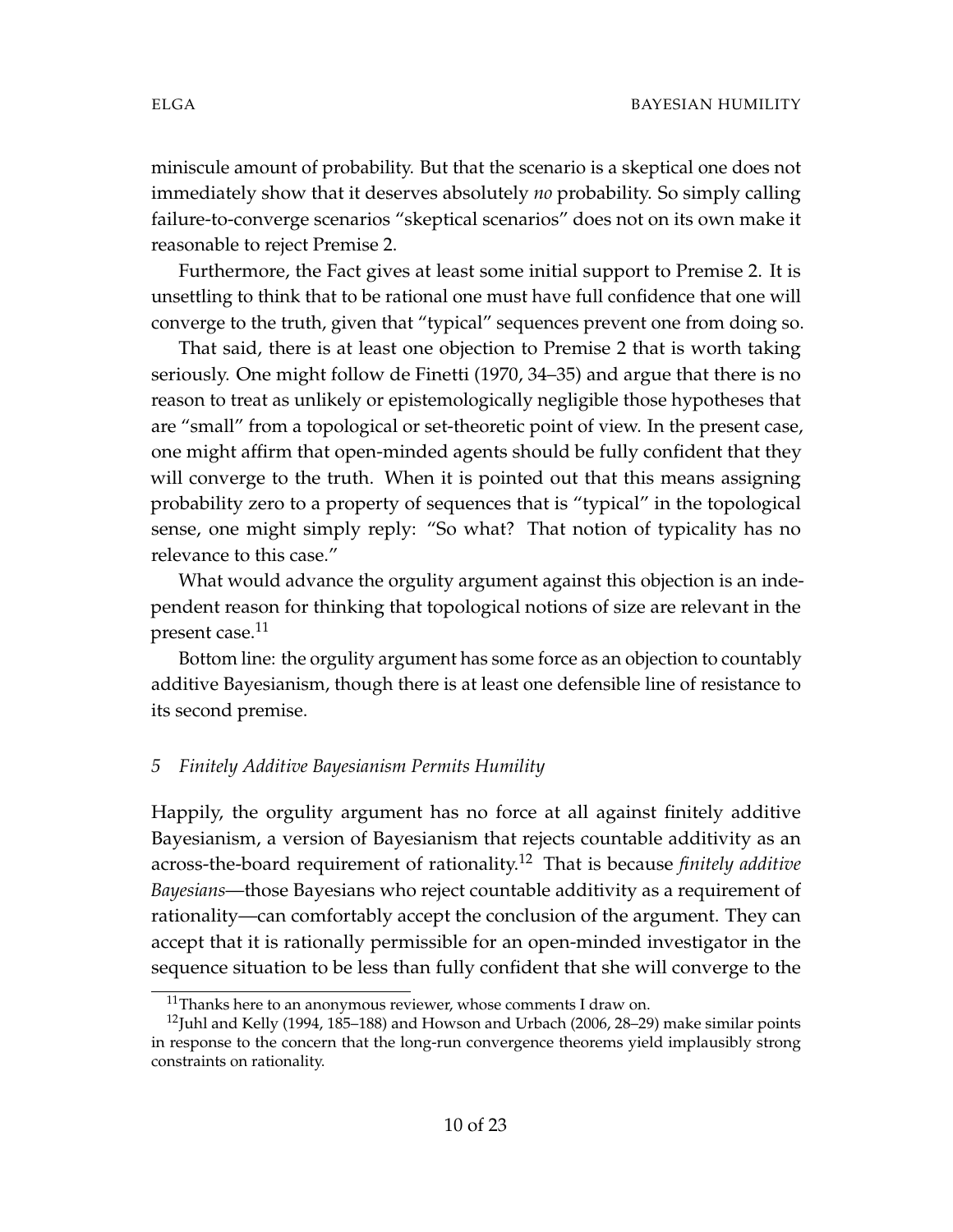truth.<sup>13</sup>

Indeed, they can (if they wish) accept something much stronger. Let us say that an investigator in the sequence situation is *completely pessimistic* if she is fully confident that she will "converge to the false" — that her probability for *H* will converge to 0 if *H* is true and to 1 otherwise. It turns out that some open-minded investigators with finitely additive priors are completely pessimistic. (For a proof, see Appendix B.)

It follows that finitely additive Bayesians are free to count even complete pessimism as being rationally permissible. That is as much humility as anyone can demand. Furthermore, finitely additive Bayesianism has significant independent appeal. $14,15$ 

Moral: the orgulity argument has no force against finitely additive Bayesianism, a viable alternative to countably additive Bayesianism.

# *6 Long-Term Convergence Theorems do Not Address the Charge of Excessive Subjectivity*

Recall from §1 the motive given for appealing to long-run convergence theorems: The deliverances of Bayesianism depend on a choice of prior probability function. As a result, Bayesianism faces the charge of being excessively subjective, and of not sufficiently explaining agreement among reasonable scientists.

In response to those charges, it is tempting to appeal to long-run convergence

 $13$ Note that for an important class of finitely additive probability functions—"strategic" functions (Dubins and Savage 1965, Chapter 2; Purves and Sudderth 1976, §2)—generalizations exist for the convergence result described in §2 (Purves and Sudderth 1983, Theorem 1; Chen 1977; Zabell 2002, §2; Seidenfeld 1985, Appendix). So to in general avoid the convergence conclusions, it is not enough to merely give up countable additivity as a requirement of rationality. One must hold that it is rationally permissible to have a probability function that fails to be strategic (and thereby fails to be coherent according to the notion of coherence proposed in Lane and Sudderth (1985)—for further discussion see Zabell 2002, §3). Thanks here to an anonymous reviewer.

<sup>&</sup>lt;sup>14</sup>See, for example, de Finetti (1970), Savage (1954) and Levi (1980). Works that at least take very seriously the hypothesis that countable additivity should be rejected include Seidenfeld and Schervish (1983), Dubins and Savage (1965), Kelly (1996), and Juhl and Kelly (1994).

<sup>&</sup>lt;sup>15</sup>Of course there are objections to rejecting countable additivity as well; an assessment of the costs and benefits of doing so is beyond the scope of this discussion. Such an assessment would need to address concerns about susceptibility to infinite Dutch Books (Bartha 2004; Seidenfeld and Schervish 1983), the possibility of paradoxical-seeming failures of conglomerability (Kadane et al. 1986; Schervish et al. 1984), the possibility of uniform distributions over countably infinite spaces (de Finetti 1970, 122), violations of intuitive comparative dominance principles (Easwaran 2013), as well as considerations of general mathematical utility (Dubins and Savage 1965).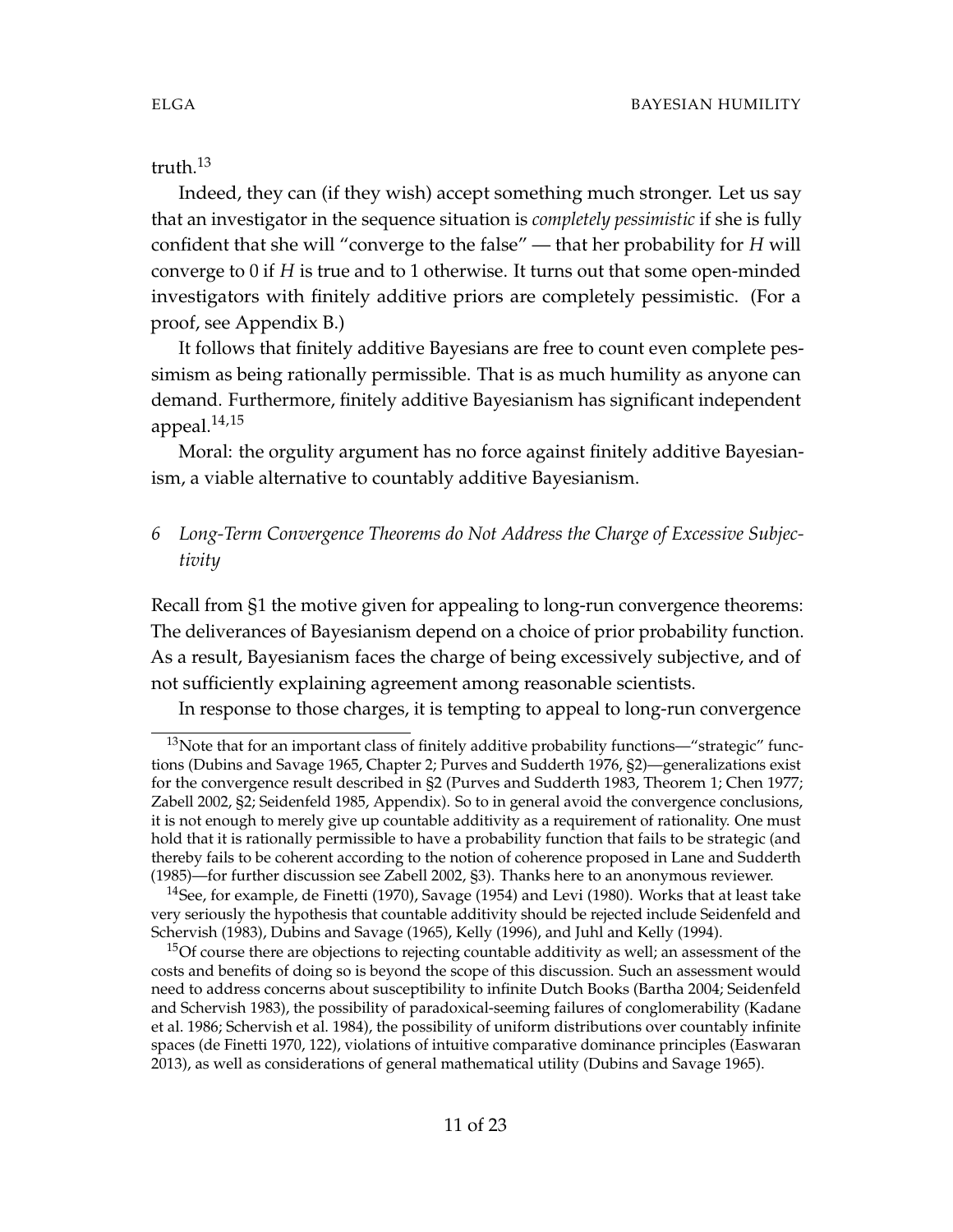theorems in order to show that differences between rational priors eventually disappear.<sup>16</sup> Bayesians who reject countable additivity in response to the orgulity argument cannot appeal to those theorems for that purpose, since those theorems assume countable additivity.<sup>17</sup> So it might seem that such Bayesians give up a valuable defense against charges of excessive subjectivity.

But in fact, they do not. For the long-run convergence theorems are red herrings. The theorems provide Bayesians with no defense against charges of excess subjectivity. To see why, let me distinguish two versions of the charge of excess subjectivity, and explain why long-run convergence theorems do not address either of them.

First let us pin down a target. Let *Core Bayesianism* be the conjunction of the following claims:

- 1. Ideally rational agents have personal probability functions which represent their degrees of belief.
- 2. Conditionalization on new evidence is a rational way of updating one's probability function.

Now for the first version of the charge, posed in characteristically trenchant fashion in Earman (1992, 137):

if in the face of currently available evidence you assign a high degree of belief to the propositions that Velikovsky's *Worlds in Collision* scenario is basically correct, that there are canals on Mars, that the earth is flat, etc., you will rightly be labeled as having an irrational belief system. And if you arrived at your present beliefs within the framework of Bayesian personalism, then the temptation is to say that at worst there is something rotten at the core of Bayesian personalism and at best there is an essential incompleteness in its account of procedural rationality.

<sup>&</sup>lt;sup>16</sup>§2 describes only one particularly simple long-run convergence theorem. Other notable long-run convergence theorems are discussed in Blackwell and Dubins (1962) and Schervish and Seidenfeld (1990, §3).

<sup>&</sup>lt;sup>17</sup>As described in n. 13, versions of the convergence theorems exist that replace the assumption of countable additivity with the strictly weaker assumption of being a strategic measure. However, such theorems are of no use to Bayesians who wish to avoid the orgulity argument by rejecting countable additivity. For the measures that are modest about whether they will converge to the truth must of course fail to be strategic.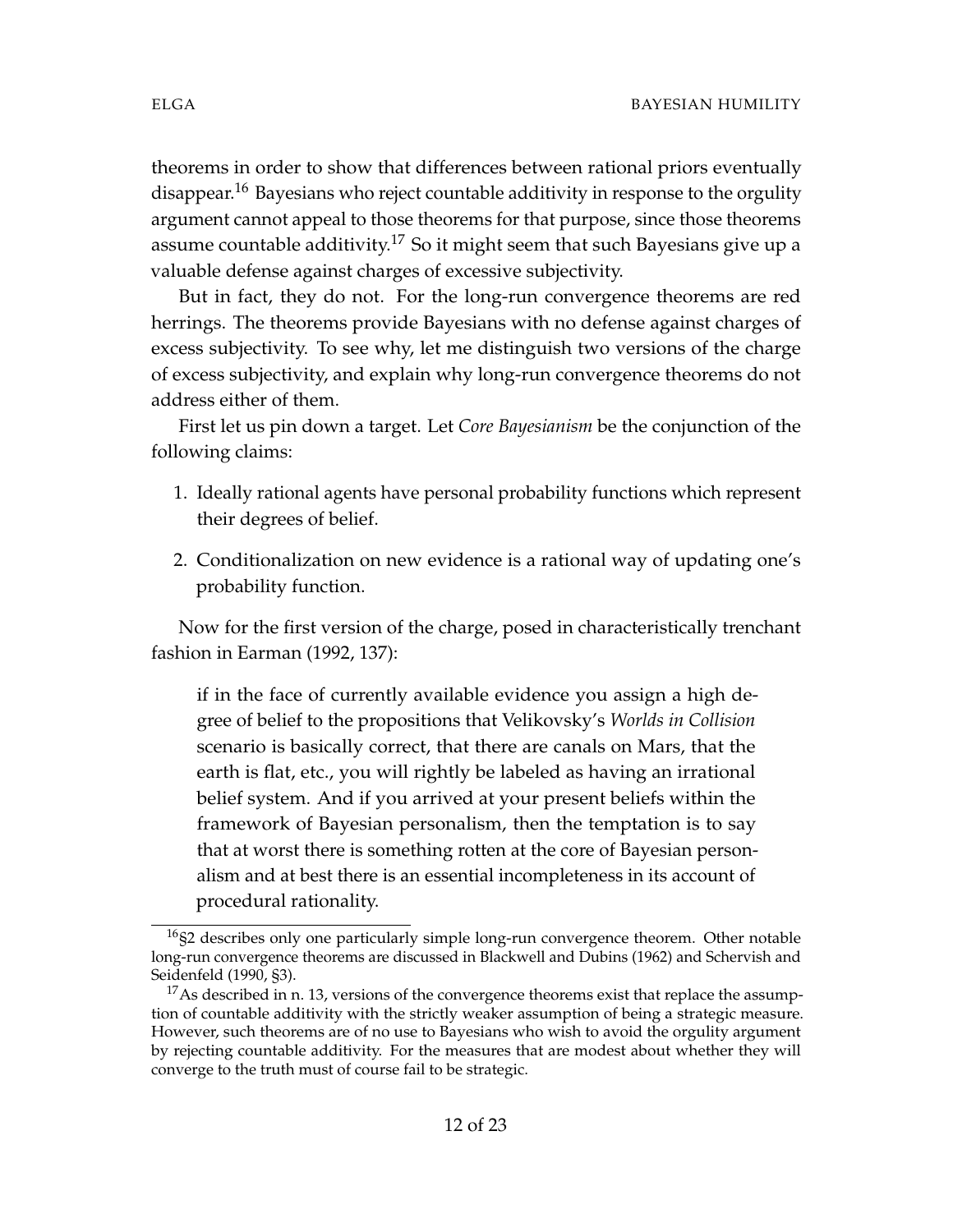The argument is this: (1) starting with a bizarre prior and conditionalizing on available evidence will result in irrational opinions, but (2) Core Bayesianism does not entail that those opinions are irrational, and (3) a true and complete theory of scientific inquiry would entail this, so (4) Core Bayesianism is false or incomplete.

This argument—call it *the problem of deviant priors*—is a fair challenge. Various replies are possible. One might, for example, embrace pure subjectivism and admit that it can be rational to believe that the Earth is flat, based on current evidence. Or one might adopt an objective Bayesianism of one kind or another, and endorse or seek constraints on priors that rule out the deviant ones as irrational.

However, in no case does it help the Bayesian to appeal to long-term convergence theorems. For the most such theorems might show is that in the limit of infinite inquiry, the opinions of a scientist starting with a deviant prior would likely to approach those of an ordinary scientist. And that conclusion would do nothing to answer the problem of deviant priors, which concerns a single time (now) at which an agent has opinions alleged to be irrational (Earman 1992, 148).

A less extreme challenge to Bayesianism is to explain the significant amount of agreement among actual scientists. One might pointedly ask the Bayesian: assuming the truth of Bayesianism, what explains scientific consensus about the basic structure of matter, the rough characteristics of the solar system, the boiling points of various liquids, the mechanism of photosynthesis, and so on? Is it merely a coincidence that the scientific method often gets scientists to rapidly agree? Call this *the problem of scientific agreement*.

In answering this problem, long-term convergence theorems are again of no help. For again, the most they could hope to show is that in the limit of infinite inquiry, scientists would likely approach agreement. That would not touch the question of why scientist have reached so much agreement already (Howson and Urbach 2006, 238).

### *7 Short-Term Convergence Theorems Help Address the Problem of Scientific Agreement*

The previous section argued that long-term convergence theorems do not help the Bayesian answer charges of excessive subjectivity. One might wonder: do *any* convergence theorems help the Bayesian address those charges?

When it comes to the problem of deviant priors, the answer is "no". All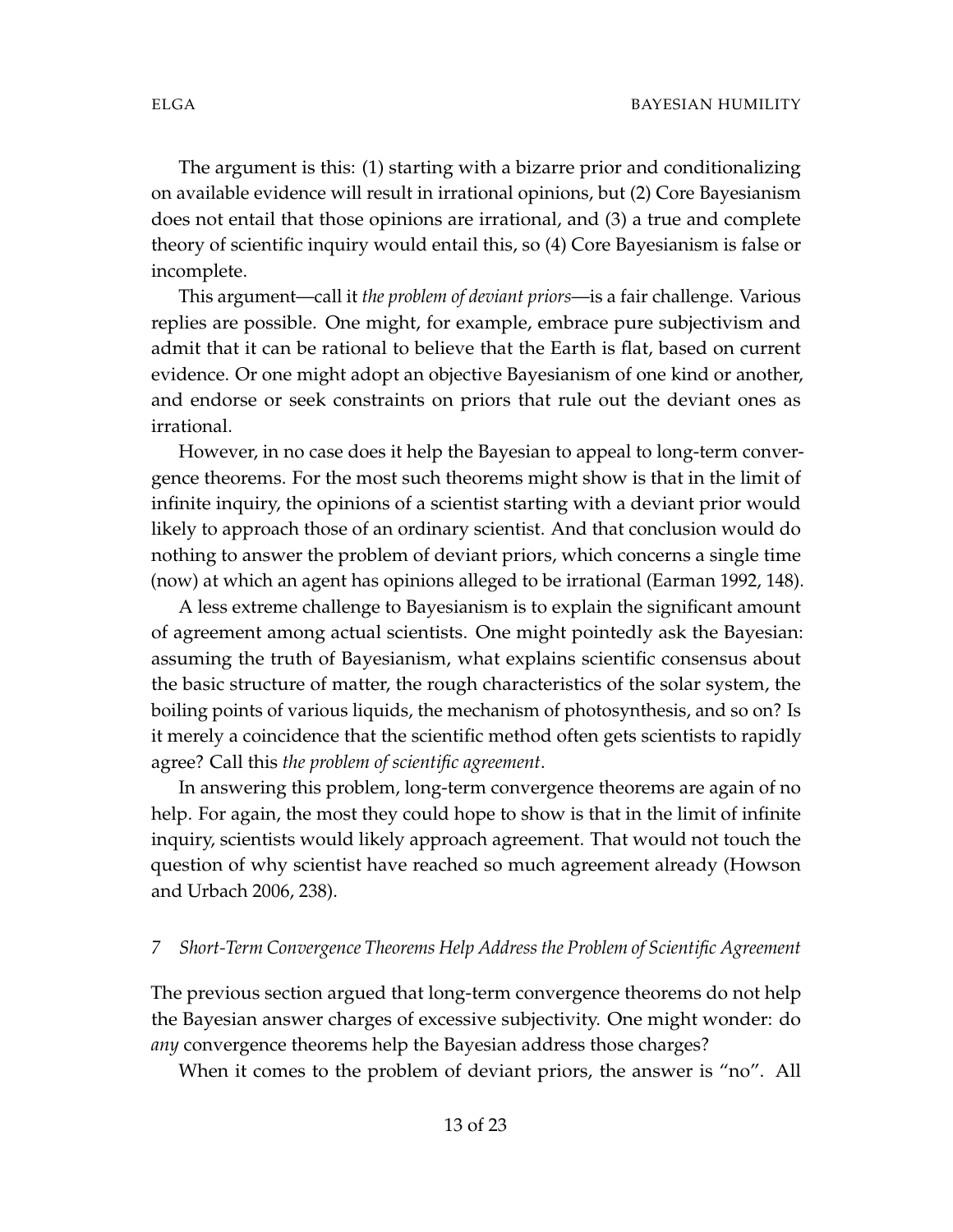convergence theorems place some constraints on priors, and opponents will always be able to ask about priors that violate the constraints.

But when it comes to the problem of scientific agreement, the answer is "at least a bit". The remainder of this section describes some *short-run* convergence theorems, and explains how they partly address the problem of scientific agreement.

As a toy example of such a theorem, consider two Bayesian agents who are about to observe what they both regard to be independent random draws from an urn containing 100 red and green balls in an unknown proportion. Straightforward calculations show that unless the agents start out with radically different opinions about what the proportion is, they will be confident that their opinions about the urn's composition will become extremely similar—not just in the limit of infinite draws, but *soon* (after a small number of draws). This result holds because the assumption of independent sampling is so powerful: it is easy for a small number of samples to vastly confirm one hypothesis about the composition of the urn over another. As a result, it is easy for initial differences of opinion about that composition to get swamped.

This toy theorem addresses a toy instance of the problem of scientific agreement. It explains why in the urn setup, unless scientists have extreme differences in priors, observing even a small number of samples from the urn will bring them into significant agreement. That gives the Bayesian a satisfying explanation of why agreement in such cases is so common.

The above story can be generalized to many situations in which scientists start with similar statistical models, and use repeated experiments to estimate the value of certain model parameter. For example, suppose that a particular team all agrees on the likely behavior of an apparatus designed to measure the speed of light, conditional on hypotheses about that speed. Then the above story might explain why those team members rapidly come to agree about the speed of light, as they observe the behavior of the apparatus. (For short-run convergence results for cases of roughly this kind, see Savage (1954, §3.6), Edwards et al. (1963, 541–545), Earman (1992, 142–143), Howson and Urbach (2006, 239), and Hawthorne (2014, §4.1).)

That shows that short-run convergence theorems are of at least some help in addressing the problem of scientific agreement. But there is more work to be done. For in most cases, scientists do not start with similar statistical models. What then? Here the Bayesian may appeal to short-run convergence results that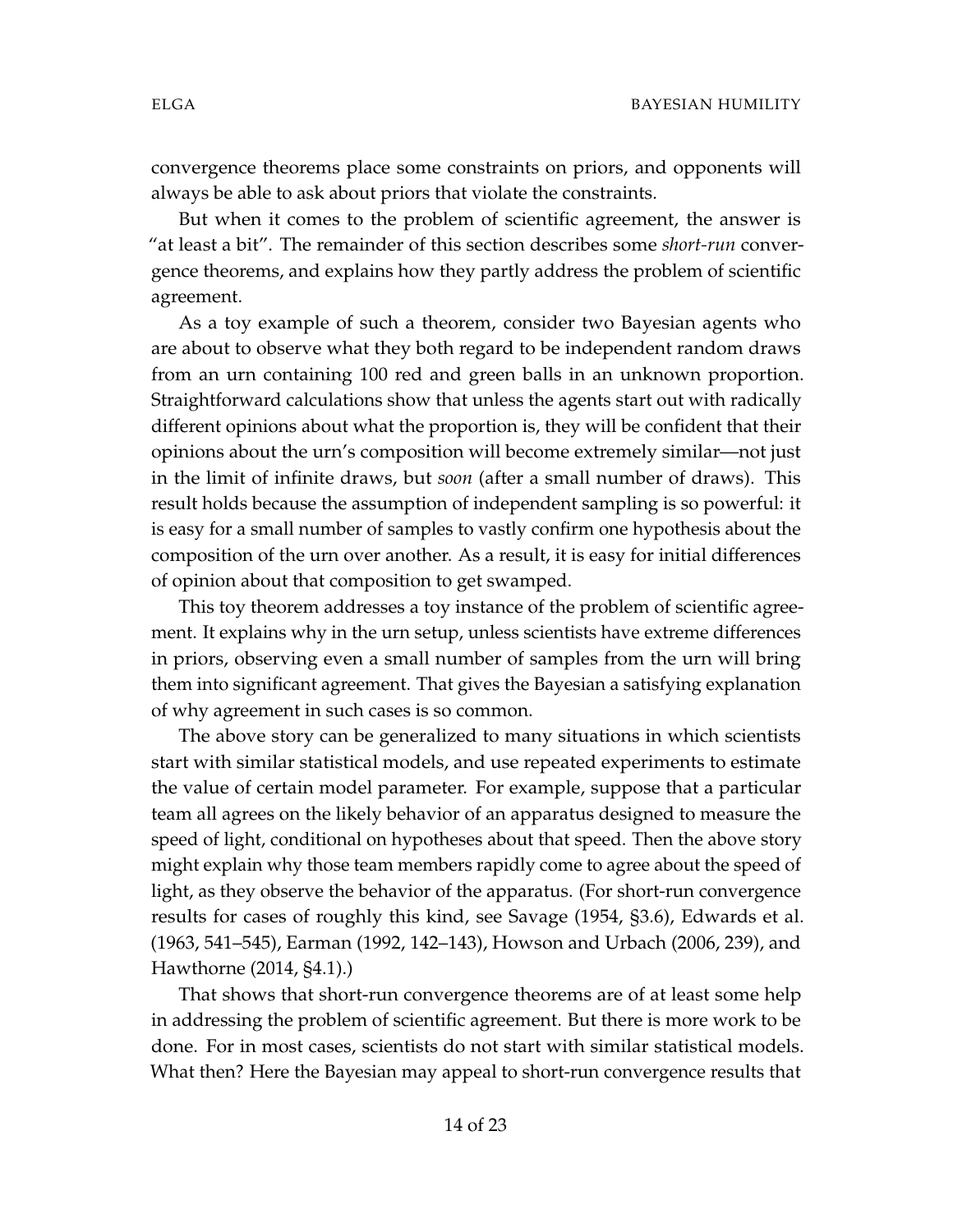rely on weaker assumptions.

I won't address this strategy in detail, but will briefly say why it is promising. Start by adapting the setup from Hawthorne (1993, Theorem 6): consider ideal Bayesian agents who initially disagree about a finite set of hypotheses. Suppose that the agents are exposed to a common stream of observations relevant to those hypotheses. Crucially, do *not* assume that the agents regard successive observations as independent random draws. Instead impose a much weaker condition: that the agents expect successive observations to be, on average, at least slightly informative about the hypotheses in question.<sup>18</sup>

Given these conditions, we may pick one hypothesis *H* and ask the following question. Supposing that *H* is true, how many observations would it take to make it at least 99% likely that the observations confirm *H* over its rivals to some given degree? Remarkably, the proof of Hawthorne (1993, Theorem 6) supplies answers to such questions.<sup>19</sup> And the answers to such questions can be parlayed into explicit bounds on how fast we may expect the agents to converge on the truth, given the truth of each competing hypothesis. If convergence is sufficiently fast in some particular domain, that would provide a satisfying Bayesian explanation for scientific agreement in that domain. It remains for future work to fill out the details of this approach.

The bottom line is that short-run convergence theorems provide a worked-out and convincing answer to the problem of scientific agreement in certain special cases, and there is reason to think that this answer can be extended to include many additional cases.

Happily, none of the short-run convergence theorems mentioned above rely on countable additivity. So finitely additive Bayesians can freely appeal to them.

 $^{18}$ I give here only the barest sketch of the wonderful Hawthorne (1993, Thm. 6), which is explained in a simplified form in Hawthorne (2014, §5).

 $19$ The answer depends on such quantities as the degree to which the agents expect the observations to be informative about the hypotheses, for a particular technical notion of informativeness defined in Hawthorne (1993, §3.2).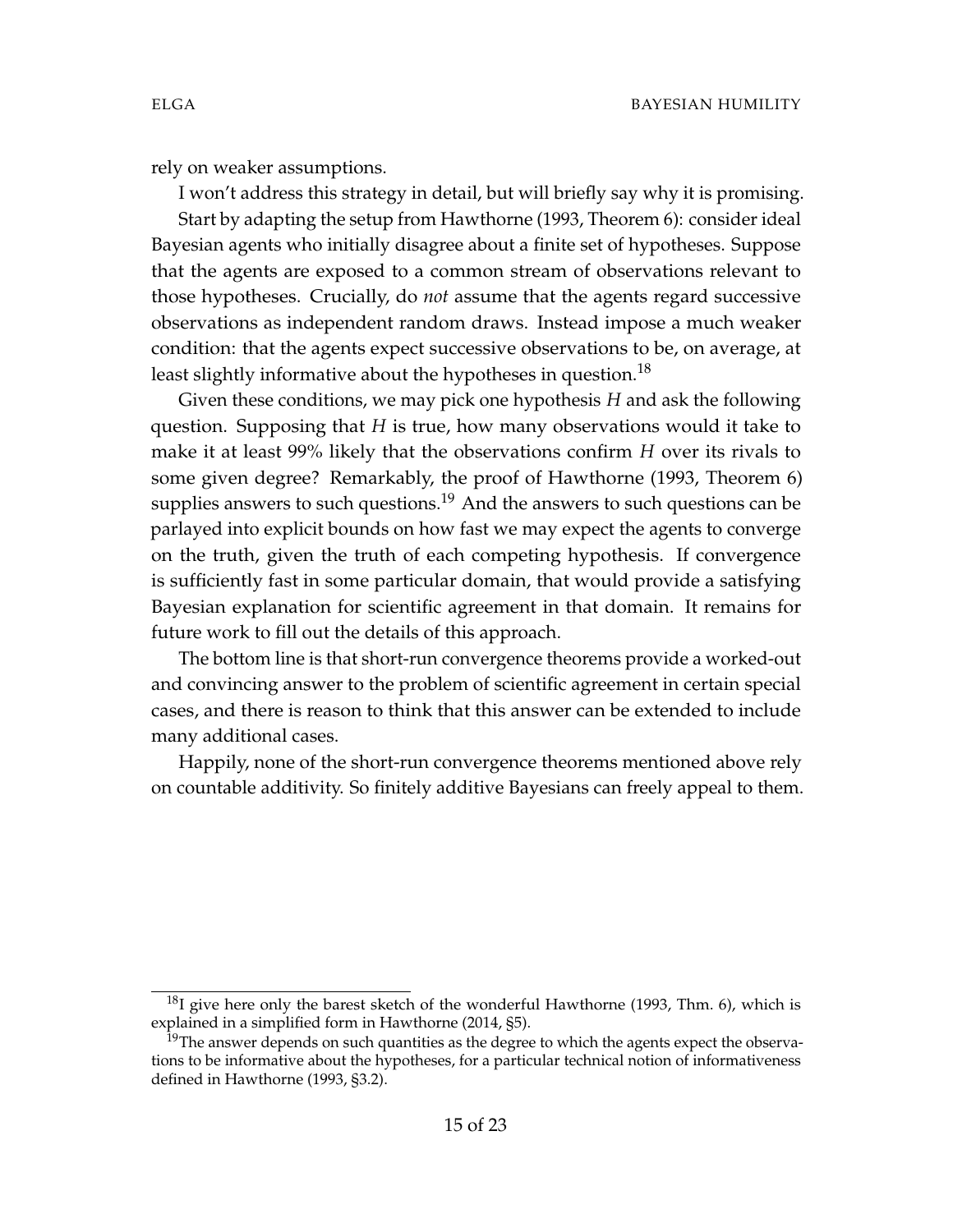## *Appendix*

# *A Proof That Countably Additive, Cautious Investigators Are Either Decisive or Extremely Open-Minded*

In §4 it is claimed that under the assumption of countable additivity, the falsity of Premise 1 entails MaxCon. Here we prove a slightly stronger claim from which the above claim easily follows.

Say that an investigator with prior *P* is **decisive** with respect to  $H \in \mathcal{B}$  if for some string *s*,  $P(H | s|)$  equals 0 or 1.

Say that an investigator with prior *P* is **extremely open-minded** with respect to *H* if for every  $\epsilon > 0$  and for every evidence string, there is a finite extension of that evidence that would lead her to assign probability less than *e* to *H*, and also a finite extension of it that would lead her to assign probability greater than  $1 - \epsilon$  to *H*.

Recall that an investigator with prior *P* is said to be **cautious** if for no string *s*,  $P([s0] | [s]) \in \{0,1\}$ , where *s*0 denotes the concatenation of *s* and the string 0.

Note that a cautious investigator assigns strictly positive probability to every string. For suppose that a probability function *P* assigns probability 0 to some string. Then there must be strings *s* and *sd* such that *sd* is the result of appending a single digit *d* to *s*, and  $P([s]) > 0$  while  $P([sd]) = 0$ . (Recall that the length-0 sequence *z* counts as a string, and so  $P([z]) = 1$ .) So  $P([sd] | [s]) = 0$ , hence  $P([s0] | [s]) \in \{0,1\}$ , and an investigator with prior *P* is not cautious.

Now for the main claim:

**Claim:** Suppose that an investigator is cautious and has a countably additive prior *P*, and let *H* be any member of  $\mathscr{B}$ . Then the investigator is decisive with respect to *H*, or extremely open-minded with respect to *H*, or both.

**Proof:** Consider a cautious investigator with countably additive prior *P* who is not decisive with respect to *H*. We will show that she is extremely open-minded with respect to *H*.

Take any string *s*. Note that  $P([s]) > 0$  (since the investigator is cautious) and  $0 < P(H \mid [s]) < 1$  (since she is not decisive about *H*). Let  $P'(\cdot) = P(\cdot \mid [s])$ be the result of conditionalizing *P* on [*s*]. For any  $p \in \mathbb{R}$ , let  $M_p$  be the set of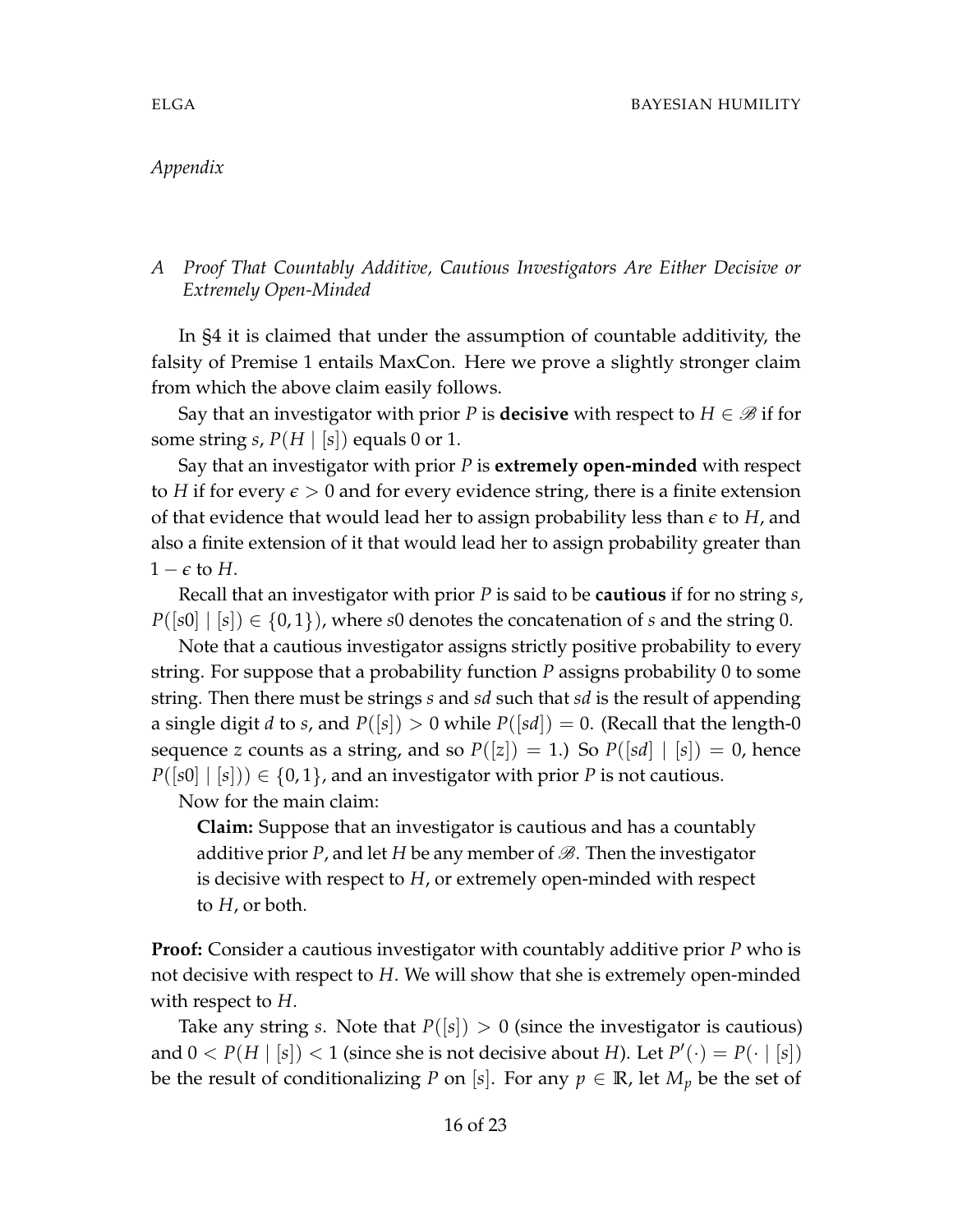sequences *x* for which  $\lim_{i\to\infty} P'(H \mid x^i) = p$ . By the long-run convergence theorem described in §2,

 $P'(P'$  converges to the truth about  $H$ ) = 1.

 ${\rm So} \; P'((H \cap M_1) \cup (\overline{H} \cap M_0)) = P'(H \cap M_1) + P'(\overline{H} \cap M_0) = 1. \; {\rm But} \; 1 > P(H \mid M_1)$  $P(F|F) \ge P'(H \cap M_1)$ , so  $0 < P'(\overline{H} \cap M_0) \le P'(M_0)$ . So  $M_0$  is nonempty and hence there exists a sequence *x* such that  $\lim_{i\to\infty} P'(H \mid x^i) = 0$ . So for any  $\epsilon > 0$  there exists an *n* such that  $P'(H | x^n) < \epsilon$ . It follows that for any  $\epsilon > 0$ , there is a finite extension *s'* of *s* such that  $P(H | [s']) < \epsilon$ . A similar argument shows that for any  $\epsilon > 0$  there is a finite extension  $s'$  of  $s$  such that  $P(H | [s']) > 1 - \epsilon$ . So the investigator is extremely open-minded.

## *B Proof of The Existence of an Open-Minded, Completely Pessimistic Finitely Additive Probability Function:*

In the following definitions,  $p$  ranges over reals in the open unit interval  $(0, 1)$ and *i* ranges over **N**.

Let  $L_p$  denote the set of infinite binary sequences whose limiting relative frequency of 1 equals *p*:

$$
L_p = \left\{ x \in \mathcal{C} : p = \lim_{n \to \infty} n^{-1} \Sigma_{i=1}^n x(i) \right\}.
$$

Given the formal setup of this paper, the *Bernoulli measure with bias p* is the unique countably additive probability function  $B_p$  on  $\mathscr B$  such that for each  $x \in \mathcal C$ and each  $n \in \mathbb{N}$ :

$$
B_v(x^n) = p^{\sum_{k=1}^n x(k)} \cdot (1-p)^{n-\sum_{k=1}^n x(k)}.
$$

Thus  $B_p$  treats the unknown digits of the successive terms of the true but unknown infinite binary sequence as independent and identically distributed binary random quantities, each with probability *p* of taking the value 1 (and probability 1 − *p* of taking the value 0). Observe that by the Strong Law of Large Numbers it follows that  $B_p(L_p) = 1$ .

In the following, the *Bernoulli flip-flopper with bias p up to trial i* is the unique countably additive probability function  $B_p^i$  on  $\mathscr B$  such that for each  $x\in\mathcal C$  and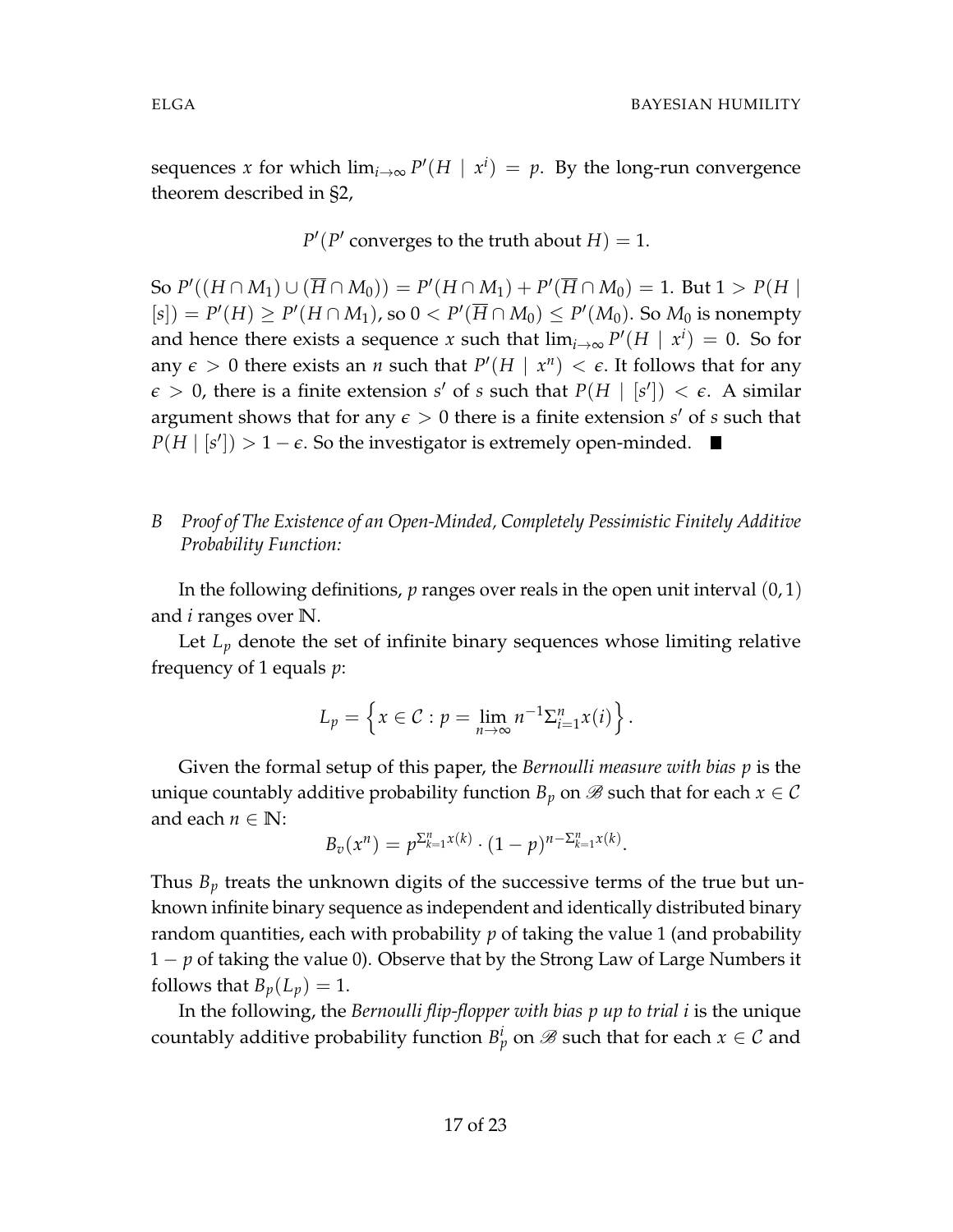$n \in \mathbb{N}$ :

$$
B_p^i(x^n) = B_p(x^{\min(i,n)}) \cdot B_{1-p}(x^n \mid x^i).
$$

Thus *B<sup>p</sup>* treats the first *i* digits of *x* as independent and identically distributed binary random quantities, each with probability *p* of taking the value 1, and any remaining digits as independent and identically distributed binary random quantities, each with probability  $1 - p$  of taking the value 1. Observe that since  $B_p^i$  applies  $B_p$  only up to trial *i* and thereafter applies  $B_{1-p}$ , it follows from the Strong Law of Large Numbers that  $B_p^i(L_{1-p}) = 1.20$ 

The proof to follow depends on the notion of a Banach limit, which is introduced here in a way that closely follows Rao and Rao (1983, 39-40). Let *l*∞ be the space of bounded sequences of reals. A Banach limit  $T: l_{\infty} \to \mathbb{R}$  is a non-negative linear functional on  $l_{\infty}$  such that  $T(\langle 1, 1, \ldots \rangle) = 1$  and for any  $\langle y_1, y_2, \ldots \rangle \in l_{\infty}, T(\langle y_1, y_2, y_3, \ldots \rangle) = T(\langle y_2, y_3, y_4, \ldots \rangle).$ 

It can be shown that for any Banach limit *T* and any  $y \in l_{\infty}$ , if  $\lim_{i \to \infty} y(i)$ exists, then  $T(y) = \lim_{i \to \infty} y(i)$ . For that reason, one may think of a Banach limit as generalizing the notion of the limit of a sequence of reals. When emphasizing this connection, we sometimes write  $\text{blim}_{i=1}^{\infty} f(i)$  for a Banach limit of the sequence  $\langle f(1), f(2), \ldots \rangle$ .

Banach limits are not unique, and we are guaranteed of their existence only nonconstructively, by way of the Axiom of Choice or a weaker axiom such as the Ultrafilter Lemma. Dependence on Banach limits is what makes the proof below nonconstructive.<sup>21</sup>

**Claim:** There exists an open-minded, completely pessimistic finitely additive probability function. That is, there exists an open-minded finitely additive probability function *P* on  $\mathscr B$  and a hypothesis  $H \in \mathscr B$ such that

$$
P(\{x: \mathbf{1}_H(x) = \lim_{i \to \infty} P(H \mid x^i)\}) = 0.
$$

**Proof:** Let blim be a Banach limit. Now define  $P_0$  and  $P_1$  as follows. For any  $H \in \mathscr{B}$ , let  $P_0(H) = \text{blim}_{i=1}^{\infty} B^i_{.9}(H)$ , and let  $P_1(H) = \text{blim}_{i=1}^{\infty} B^i_{.1}(H)$ .

It is easy to check that  $P_0$  and  $P_1$  are finitely additive probability measures. For example, whenever *H* and *H'* are disjoint sets of sequences,  $P_0(H \cup$ 

 $20$ Thanks here to an anonymous reviewer, whose suggested exposition I adopt almost verbatim.

 $21$  For proofs that merely finitely additive probability functions can sometimes expect with probability 1 to "converge to the false" about a proposition, and results concerning when this phenomenon can arise, see Dubins (1975) and Schervish et al. (1984, Thms 3.1, 3.3). Thanks here to Teddy Seidenfeld.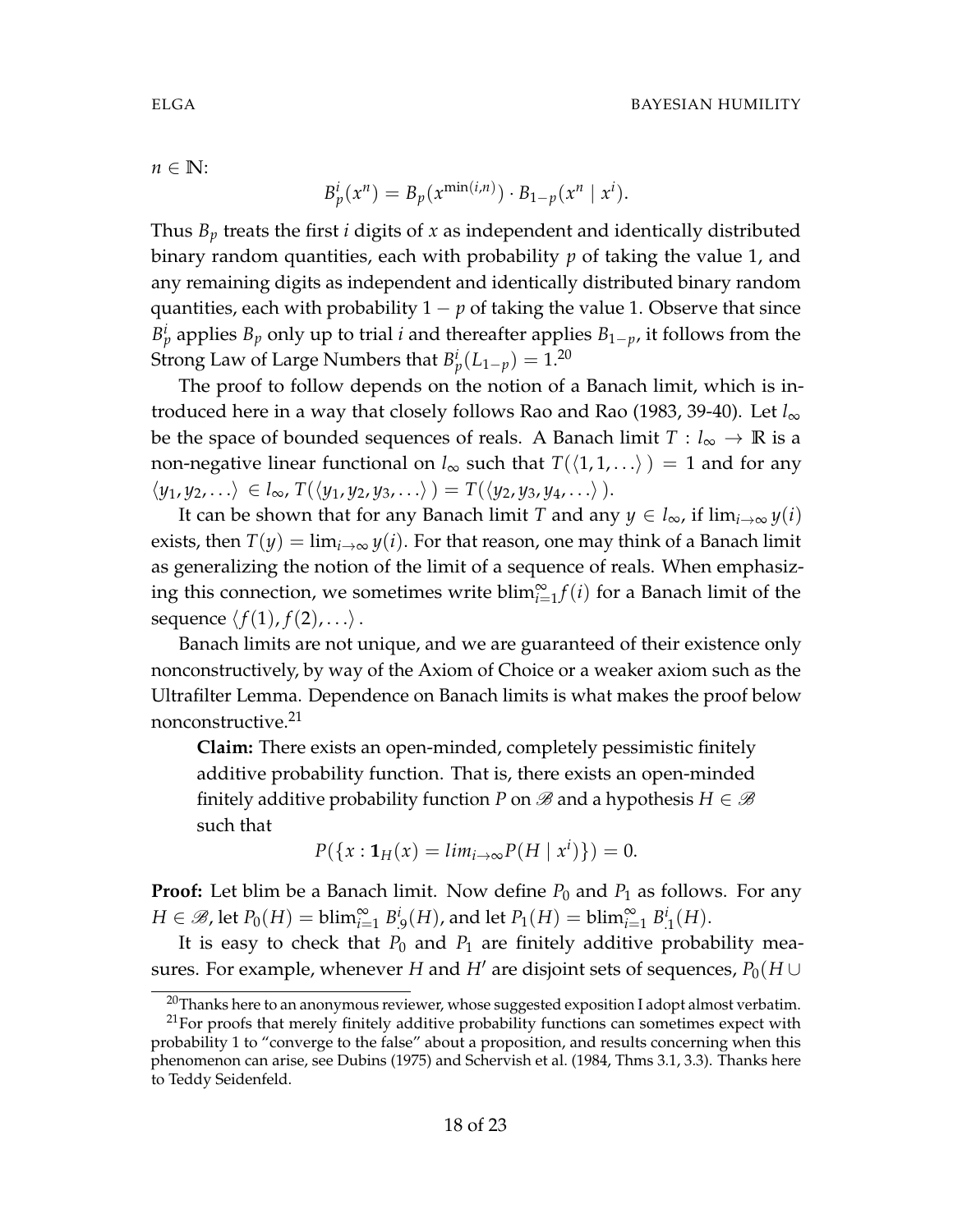$H'$ ) = blim $\sum_{i=1}^{\infty} B^i_9(H \cup H') =$  blim $\sum_{i=1}^{\infty} (B^i_9(H) + B^i_9(H')) =$  blim $\sum_{i=1}^{\infty} B^i_9(H) +$  $\text{blim}_{i=1}^{\infty} B_{.9}^{i}(H') = P_0(H) + P_0(H').$ 

(Informally, we can think of  $P_0$  and  $P_1$  in the following way:  $P_0$  treats the sequence as if a large initial segment of it is generated by tosses of a coin biased toward "1", and the rest by a coin biased toward "0".  $P_1$  treats the sequence in exactly the opposite way. In each case, the initial segment is expected to be extremely long, in the following sense: for every  $n$ , however large,  $P_0$  and  $P_1$ treat the first *n* digits as if they are part of the initial segment. That is what forces *P*<sup>0</sup> and *P*<sup>1</sup> to be merely finitely additive.)

Let  $P = (P_0 + P_1)/2$ . *P* is clearly a finitely additive probability function. We will now complete the proof by showing that *P* is open-minded and completely pessimistic with respect to the hypothesis *L*.9. Note that for any *x* ∈ *L*.9 and for any *i*,

$$
P(L_9 \mid x^i) = \frac{P(L_9 \cap x^i)}{P(x^i)} = \frac{(1/2)(P_0(L_9 \cap x^i) + P_1(L_9 \cap x^i))}{(1/2)(P_0(x^i) + P_1(x^i))}
$$
(4)

$$
= \frac{(1/2)(0+P_1(x^i))}{(1/2)(P_0(x^i)+P_1(x^i))}
$$
\n(5)

$$
= \frac{P_1(x^i)}{P_0(x^i) + P_1(x^i)} = \frac{1}{1 + P_0(x^i) / P_1(x^i)}
$$
(6)

$$
= \frac{1}{1 + B_9(x^i)/B_{.1}(x^i)}.\tag{7}
$$

(4) holds by definition. (5) holds because  $P_1(L_9) = 1$  and  $P_0(L_9) = 0$ , since for each *i*,  $B^i_{.1}(L_9) = 1$  and  $B^i_{.9}(L_9) = 0$  by the strong law of large numbers. (6) is simple algebra. (7) holds because for any binary sequence *x* and any natural number *i*,  $P_0(x^i) = B_0(x^i)$  and  $P_1(x^i) = B_{.1}(x^i)$ . To see why, note that  $P_0(x^i) =$  $\text{blim}_{j=1}^{\infty} B_{.9}^{j}(x^{i}) = \text{blim}_{j=i}^{\infty} B_{.9}^{j}(x^{i}) = \text{blim}_{j=i}^{\infty} B_{.9}(x^{i}) = B_{.9}(x^{i}).^{22}$ 

Now consider what happens to (7) as *i* approaches infinity: The proportion of 1s in the first *i* digits of *x* approaches .9 (since  $x \in L_9$ ). As a result,  $B_{.9}(x^i)/B_{.1}(x^i)$  grows without bound, and hence (7) approaches 0. So when *x* ∈ *L*<sub>.9</sub>, lim<sub>*i*→∞</sub>  $P(L_9 \mid x^i) = 0$ . A similar argument shows that when *x* ∈ *L*<sub>.1</sub>,  $\lim_{i\to\infty} P(L_{.1} | x^i) = 0.$ 

It follows that *P* is open-minded, since for any initial segment of digits,

<sup>&</sup>lt;sup>22</sup>Note that even though  $P$  was defined by way of Banach limits, it is indeed a probability function. As a result, we are free to calculate using conditional probabilities as usual, even though the product of two Banach limits need not equal the Banach limit of the corresponding product.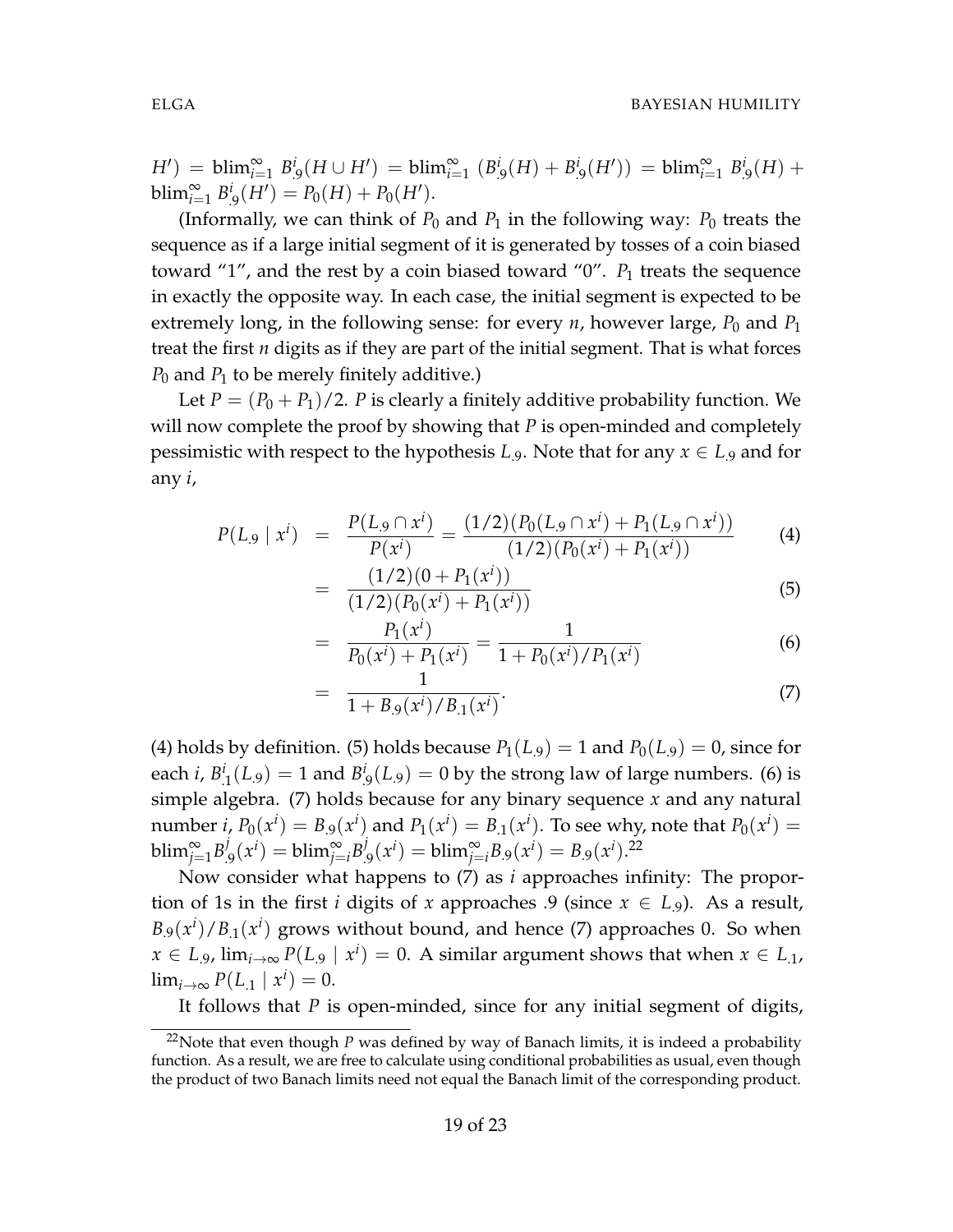appending a large enough finite block consisting of 90% 1s will force *P* to assign a probability to *L*.9 that is arbitrarily close to 1, and appending a large enough finite block consisting of 90% 0s will force *P* to assign a probability to *L*.9 that is arbitrarily close to 0.

It also follows that *P* is completely pessimistic, since  $P(L_9 \cup L_1) = 1$ , and the above argument shows that *P* converges to the wrong verdict about *L*.9 for any sequence in  $L_9 \cup L_{11}$ . ■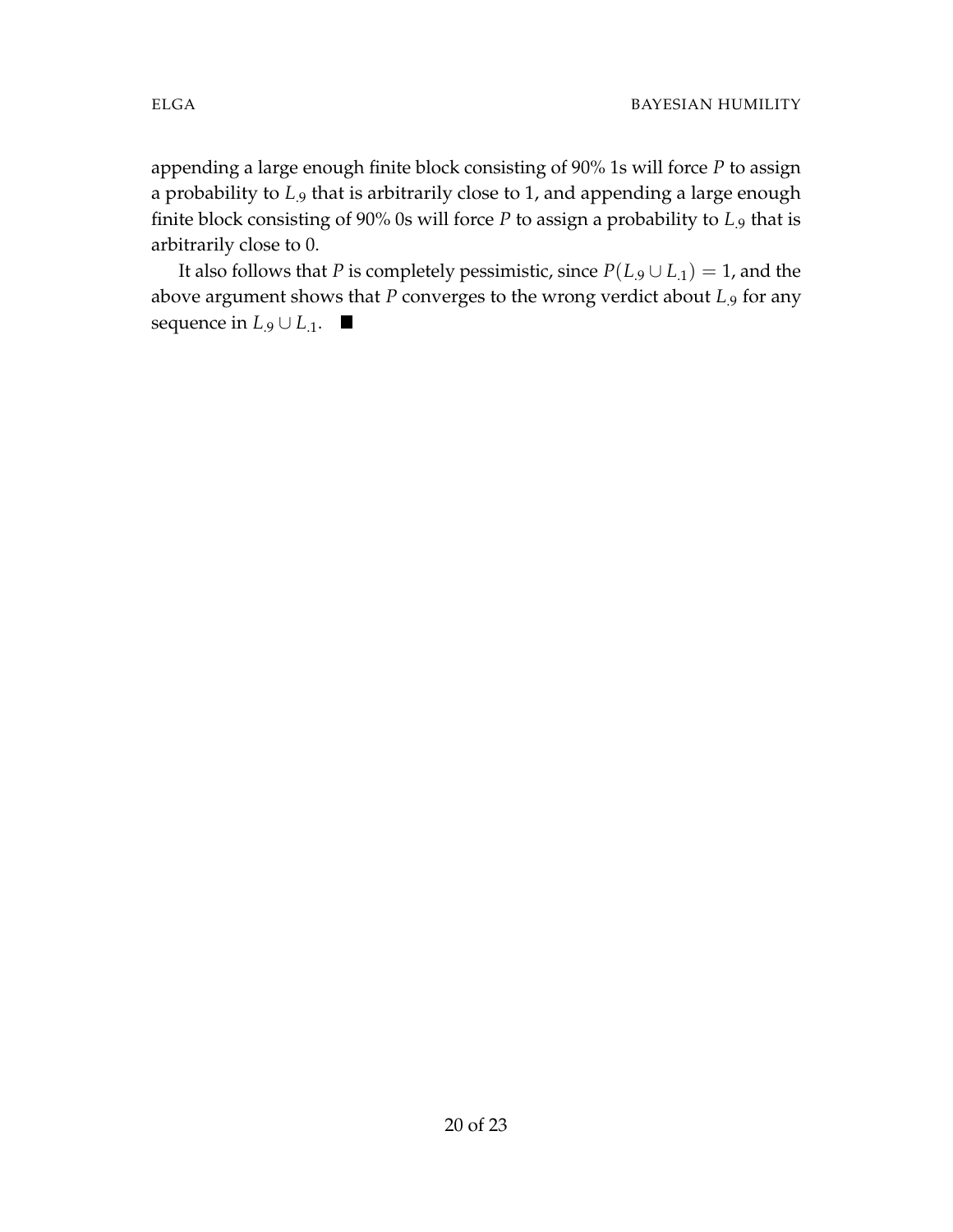# *References*

- Paul Bartha. Countable additivity and the de Finetti lottery. *British Journal for the Philosophy of Science*, 55(2):301–321, 2004.
- Gordon Belot. Bayesian orgulity. *Philosophy of Science*, 80(4):483–503, October 2013.
- David Blackwell and Lester Dubins. Merging of opinions with increasing information. *The Annals of Mathematical Statistics*, 33(3):882–886, 1962. ISSN 00034851. URL http://www.jstor.org/stable/2237864.
- Alan F. Chalmers. *What Is This Thing Called Science?* Hackett Publishing Company, Indianapolis, 3rd edition edition, 1999.
- Robert Chen. On almost sure convergence in a finitely additive setting. *Zeitschrift f ¨ur Wahrscheinlichkeitstheorie und Verwandte Gebiete*, 37(4):341–356, 1977. ISSN 0044-3719. doi: 10.1007/BF00533425. URL http://dx.doi.org/10.1007/ BF00533425.
- Bruno de Finetti. *Theory of probability: a critical introductory treatment*, volume 1. Wiley, New York, 1970. Translated by A. Machi and A. Smith.
- L.E. Dubins and L.J. Savage. *How to gamble if you must: inequalities for stochastic processes*. McGraw-Hill series in probability and statistics. McGraw-Hill, 1965.
- Lester E. Dubins. Finitely additive conditional probabilities, conglomerability and disintegrations. *The Annals of Probability*, 3(1):89–99, 1975.
- John Earman. *Bayes or Bust?* MIT Press, Cambridge, Massachusetts, 1992.
- Kenny Easwaran. Bayesianism II: Applications and criticisms. *Philosophy Compass*, 6(5):321–332, 2011. ISSN 1747-9991. doi: 10.1111/j.1747-9991.2011.00398.x. URL http://dx.doi.org/10.1111/j.1747-9991.2011.00398.x.
- Kenny Easwaran. Why countable additivity? *Thought*, 2:53–61, 2013. doi: 10.1002/tht.60.
- W. Edwards, H. Lindman, and L. J. Savage. Bayesian statistical inference for psychological research. *Psychological Review*, 70(3):193–242, 1963.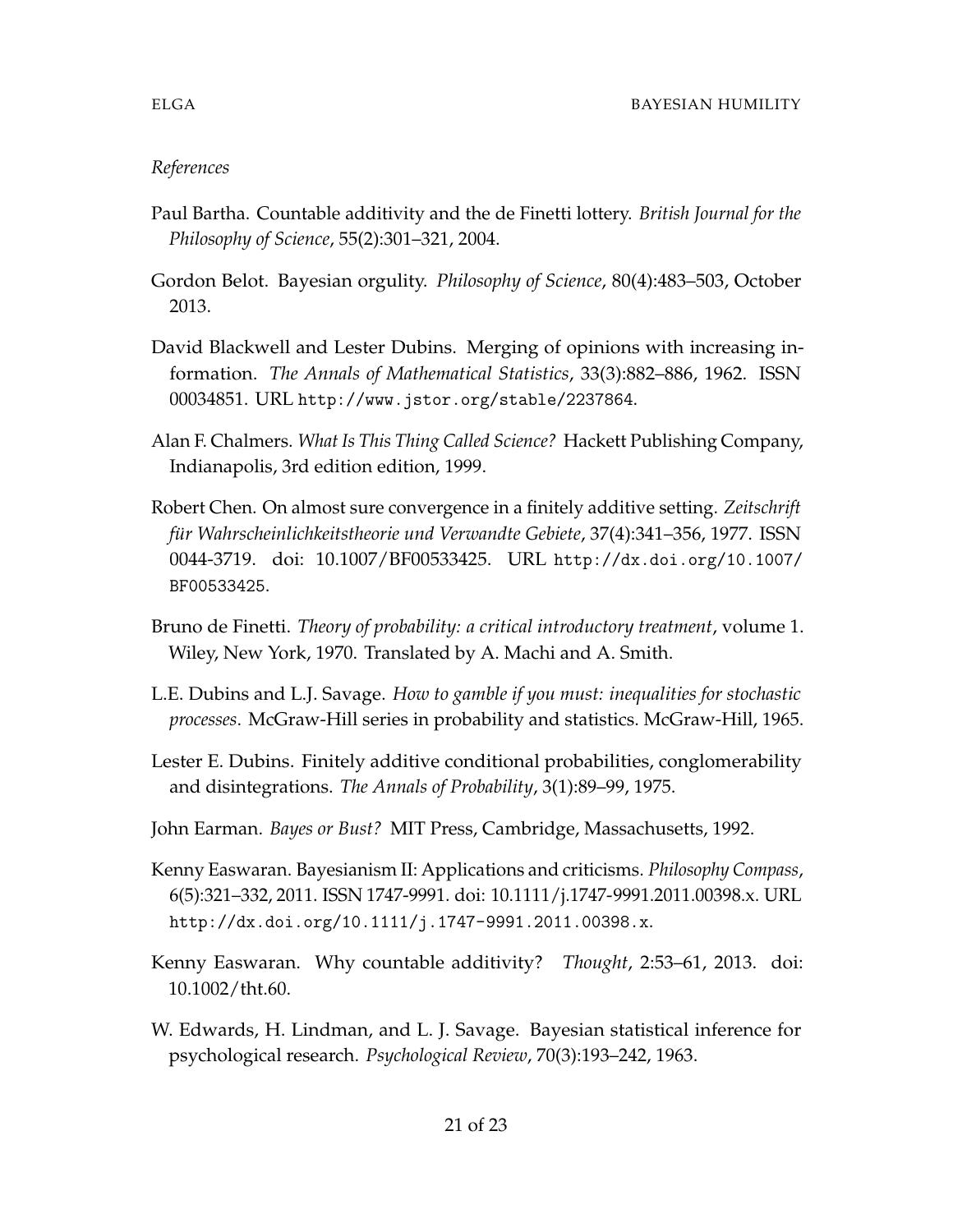- P.R. Halmos. *Measure Theory*. Number 9 in Graduate Texts in Mathematics. Springer, 1974.
- James Hawthorne. Bayesian induction is eliminative induction. *Philosophical Topics*, 21(1):99–138, 1993.
- James Hawthorne. Inductive logic. In Edward N. Zalta, editor, *The Stanford Encyclopedia of Philosophy*. The Stanford Encyclopedia of Philosophy, summer 2014 edition, 2014.
- Colin Howson and Peter Urbach. *Scientific reasoning: The Bayesian approach*. Open Court, third edition edition, 2006.
- Cory Juhl and Kevin T. Kelly. Realism, convergence, and additivity. *PSA: Proceedings of the Biennial Meeting of the Philosophy of Science Association*, 1994: 181–189, 1994.
- Joseph B. Kadane, Mark J. Schervish, and Teddy Seidenfeld. Statistical implications of finitely additive probability. In *Bayesian inference and decision techniques*, chapter 5, pages 59–76. Elsevier Science Publishers, 1986.
- Kevin T. Kelly. *The Logic of Reliable Inquiry*. Logic and computation in philosophy. Oxford University Press, 1996.
- David A. Lane and William D. Sudderth. Coherent predictions are strategic. *The Annals of Statistics*, 13(3):pp. 1244–1248, 1985. ISSN 00905364. URL http: //www.jstor.org/stable/2241138.
- Isaac Levi. *The enterprise of knowledge*. MIT Press, Cambridge, 1980.
- Paul Lévy. *Théorie de l'Addition des Variables Aléotoires*. Gauthiers-Villars, Paris, 1937.
- J.C. Oxtoby. *Measure and Category: A Survey of the Analogies between Topological and Measure Spaces*. Graduate Texts in Mathematics. Springer, 1980.
- Roger A. Purves and William D. Sudderth. Some finitely additive probability. *The Annals of Probability*, 4(2):259–276, 04 1976. doi: 10.1214/aop/1176996133. URL http://dx.doi.org/10.1214/aop/1176996133.